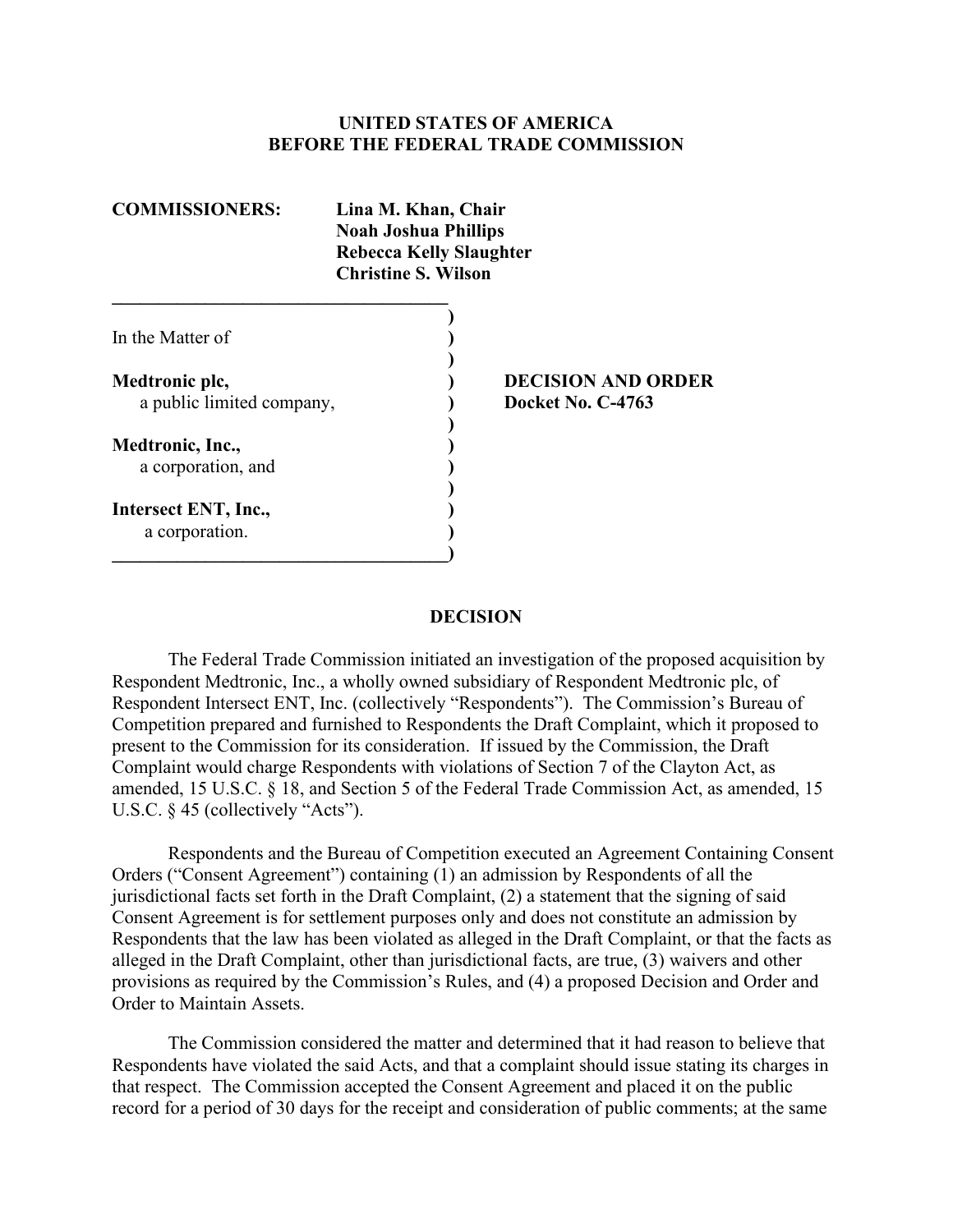time, it issued and served its Complaint and Order to Maintain Assets. The Commission duly considered any comments received from interested persons pursuant to Commission Rule 2.34, 16 C.F.R. § 2.34. Now, in further conformity with the procedure described in Rule 2.34, the Commission makes the following jurisdictional findings and issues the following Decision and Order ("Order"):

- 1. Respondent Medtronic plc is a public limited company organized, existing, and doing business under and by virtue of the laws of Ireland, with its executive offices and principal place of business located at 20 Lower Hatch Street, Dublin 2, and its United States address for service of process is 710 Medtronic Parkway, Minneapolis, Minnesota 55432.
- 2. Respondent Medtronic, Inc., is a corporation organized, existing, and doing business under and by virtue of the laws of the State of Minnesota, with its executive offices and principal place of business located at 710 Medtronic Parkway, Minneapolis, Minnesota 55432.
- 3. Respondent Intersect ENT, Inc., is a corporation organized, existing, and doing business under and by virtue of the laws of the State of Delaware, with its executive offices and principal place of business located at 1555 Adams Drive, Menlo Park, California 94025.
- 4. The Commission has jurisdiction over the subject matter of this proceeding and over the Respondents, and the proceeding is in the public interest.

# **ORDER**

# **I. Definitions**

**IT IS ORDERED** that, as used in this Order, the following definitions shall apply:

- A. "Medtronic plc" means Medtronic plc, its directors, officers, employees, agents, representatives, successors, and assigns; and the joint ventures, subsidiaries, including Medtronic, Inc., partnerships, divisions, groups, and affiliates controlled by Medtronic plc, and the respective directors, officers, general partners, employees, agents, representatives, successors, and assigns of each.
- B. "Medtronic" means Medtronic, Inc., its directors, officers, employees, agents, representatives, successors, and assigns; and the joint ventures, subsidiaries, partnerships, divisions, groups, and affiliates controlled by Medtronic, Inc., and the respective directors, officers, general partners, employees, agents, representatives, successors, and assigns of each.
- C. "Intersect" means Intersect ENT, Inc., its directors, officers, employees, agents, representatives, successors, and assigns; and the joint ventures, subsidiaries, partnerships, divisions, groups, and affiliates controlled by Intersect ENT, Inc., and the respective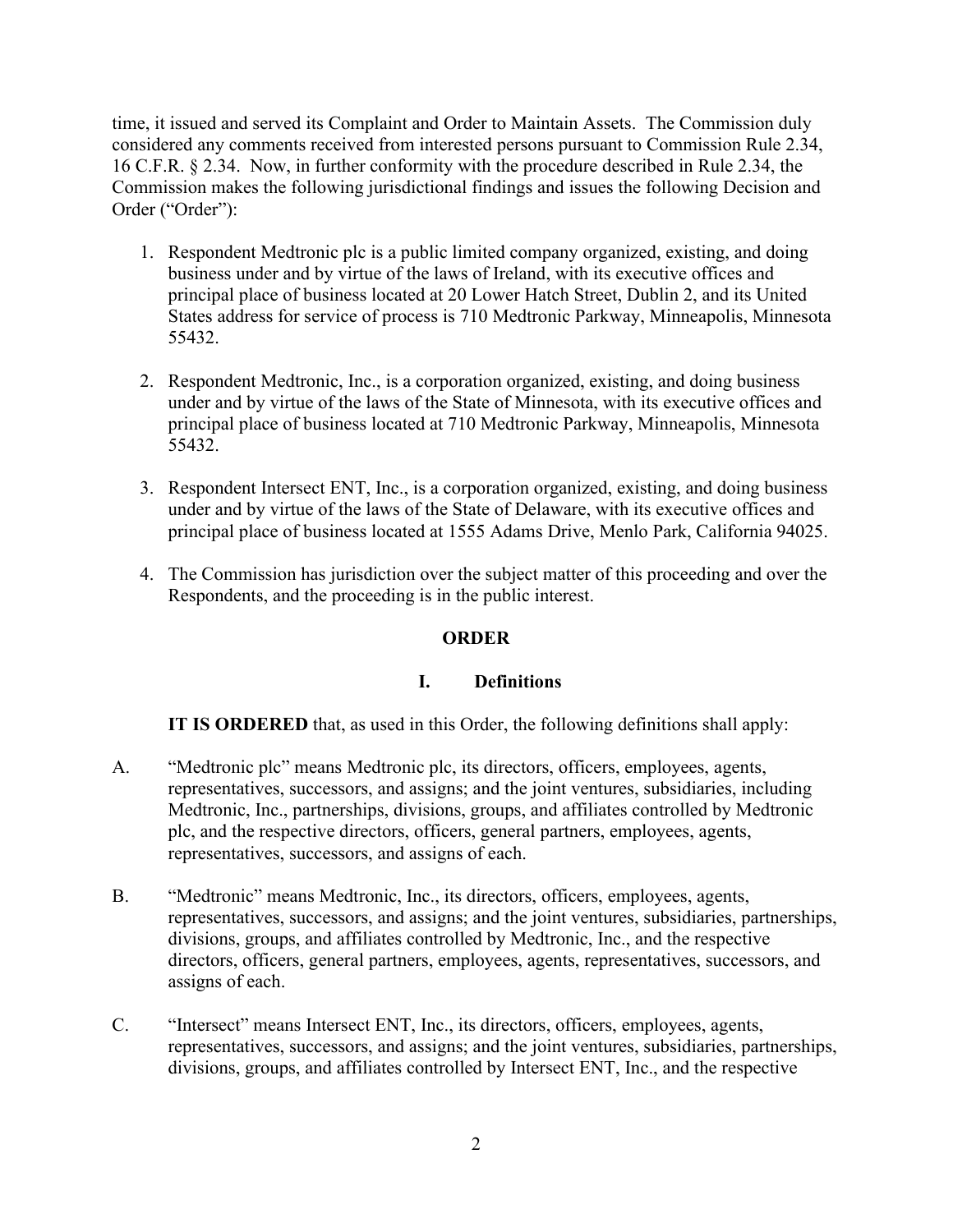directors, officers, general partners, employees, agents, representatives, successors, and assigns of each.

- D. "Hemostasis" means Hemostasis, LLC, a limited liability company organized, existing, and doing business under and by virtue of the laws of the State of Delaware, with its executive offices and principal place of business located at 5000 Township Parkway, St. Paul, Minnesota 55110.
- E. "Commission" means the Federal Trade Commission.
- F. "Acquirer" means:
	- 1. Hemostasis; or
	- 2. Any other Person that the Commission approves to acquire the Fiagon Assets pursuant to this Order.
- G. "Acquisition" means the proposed acquisition described in the Agreement and Plan of Merger dated as of August 6, 2021, by and among Medtronic, Inc., Project Kraken Merger Sub, Inc., and Intersect ENT, Inc.
- H. "Acquisition Date" means the date Respondents consummate the Acquisition.
- and data, and data and information in electronic format. Business Information includes business strategy, information technology systems, customers, suppliers, research and and operations. Business Information includes Confidential Business Information. I. "Business Information" means books, records, data, and information, wherever located and however stored, used in or related to the Fiagon Assets and Fiagon Business, including electronic medical records, documents, written information, graphic materials, records and information relating to sales, marketing, advertising, personnel, accounting, development, registrations, licenses, permits (to the extent transferable), manufacturing
- J. "Confidential Business Information" means all Business Information that is not in the public domain, except for any information that was or becomes generally available to the public other than as a result of disclosure by Respondents.
- K. "Contract" means an agreement, mutual understanding, arrangement, license agreement, lease, consensual obligation, commitment, promise, or undertaking, whether written or oral, express or implied, or legally binding or not.
- L. "Direct Cost" means a cost not to exceed the actual cost of labor, materials, travel, and other expenditures. The cost of any labor included in Direct Cost shall not exceed the then-current average hourly wage rate for the employee providing such labor.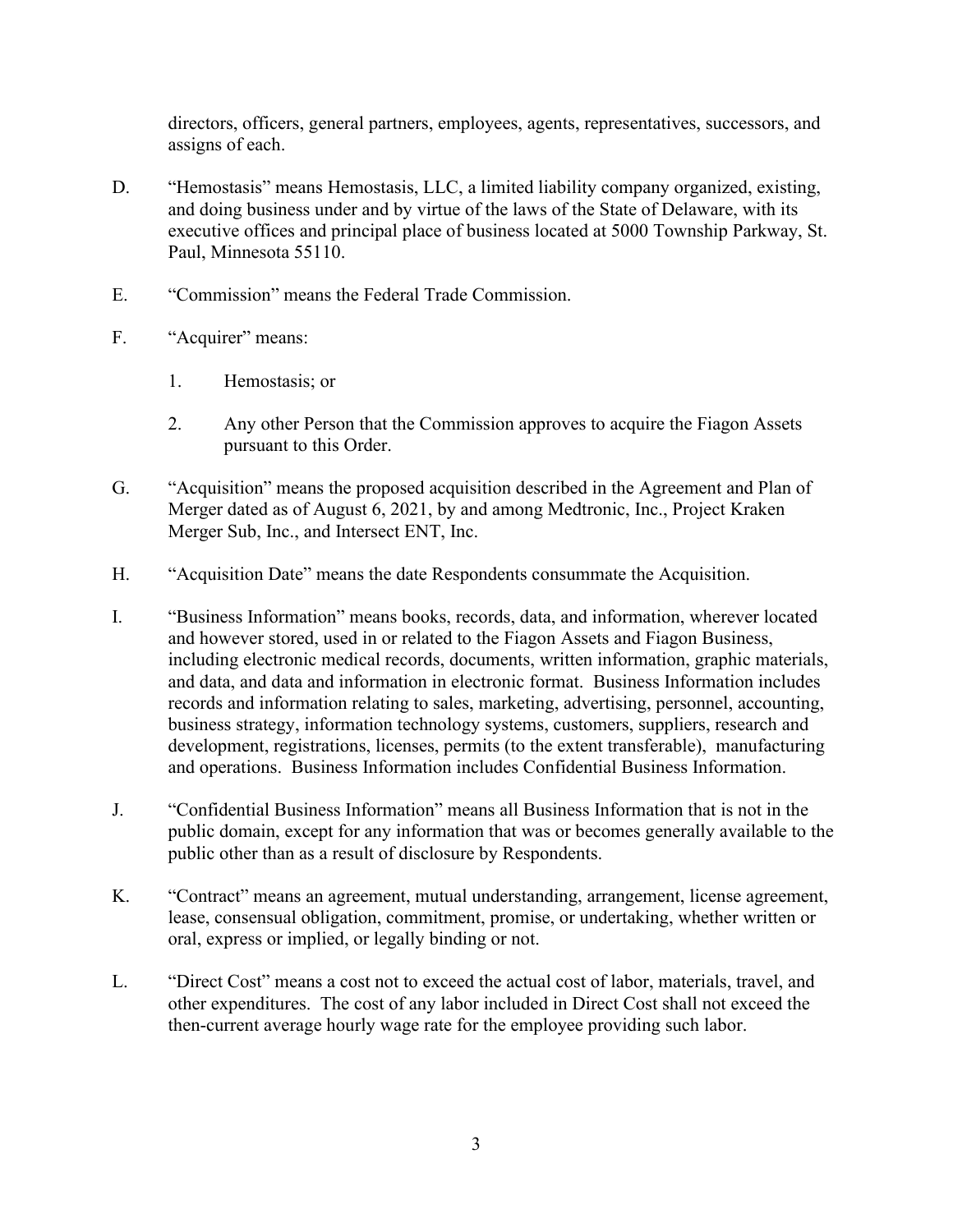- M. "Divestiture Agreement" means:
	- 1. Sale and Purchase Agreement dated March 23/24/25, 2022, by and among Intersect ENT, Inc., and Hemostasis, LLC, and all amendments, exhibits, attachments, agreements, and schedules thereto;
	- 2. Transitional Services Agreement dated March 24/25, 2022, by and among Intersect ENT, Inc., Intersect ENT International GmbH, Intersect ENT GmbH, and Fiagon NA LLC, and all amendments, exhibits, attachments, agreements, and schedules thereto; or
	- 3. Any agreement between a Respondent (or a Divestiture Trustee) and an Acquirer to purchase the Fiagon Assets, and all amendments, exhibits, attachments, agreements, and schedules thereto.

The Divestiture Agreements are contained in Nonpublic Appendix A.

- N. "Divestiture Date" means the date on which Respondents (or a Divestiture Trustee) consummate the divestiture of the Fiagon Assets as required by Section II of this Order.
- Section IX of this Order. O. "Divestiture Trustee" means the Person appointed by the Commission pursuant to
- P. "Employee Information" means for each Fiagon Employee, to the extent permitted by law, the following information summarizing the employment history of each employee that includes:
	- 1. Name, job title or position, date of hire, and effective service date;
	- 2. Specific description of the employee's responsibilities;
	- 3. The base salary or current wages;
	- 4. Most recent bonus paid, aggregate annual compensation for Respondent's last fiscal year, and current target or guaranteed bonus, if any;
	- 5. Written performance reviews for the past three years, if any;
	- 6. Employment status (*i.e.,* active or on leave or disability; full-time or part-time);
	- 7. Any other material terms and conditions of employment in regard to such employee that are not otherwise generally available to similarly situated employees; and
	- 8. At the Acquirer's option, copies of all employee benefit plans and summary plan descriptions (if any) applicable to the employee.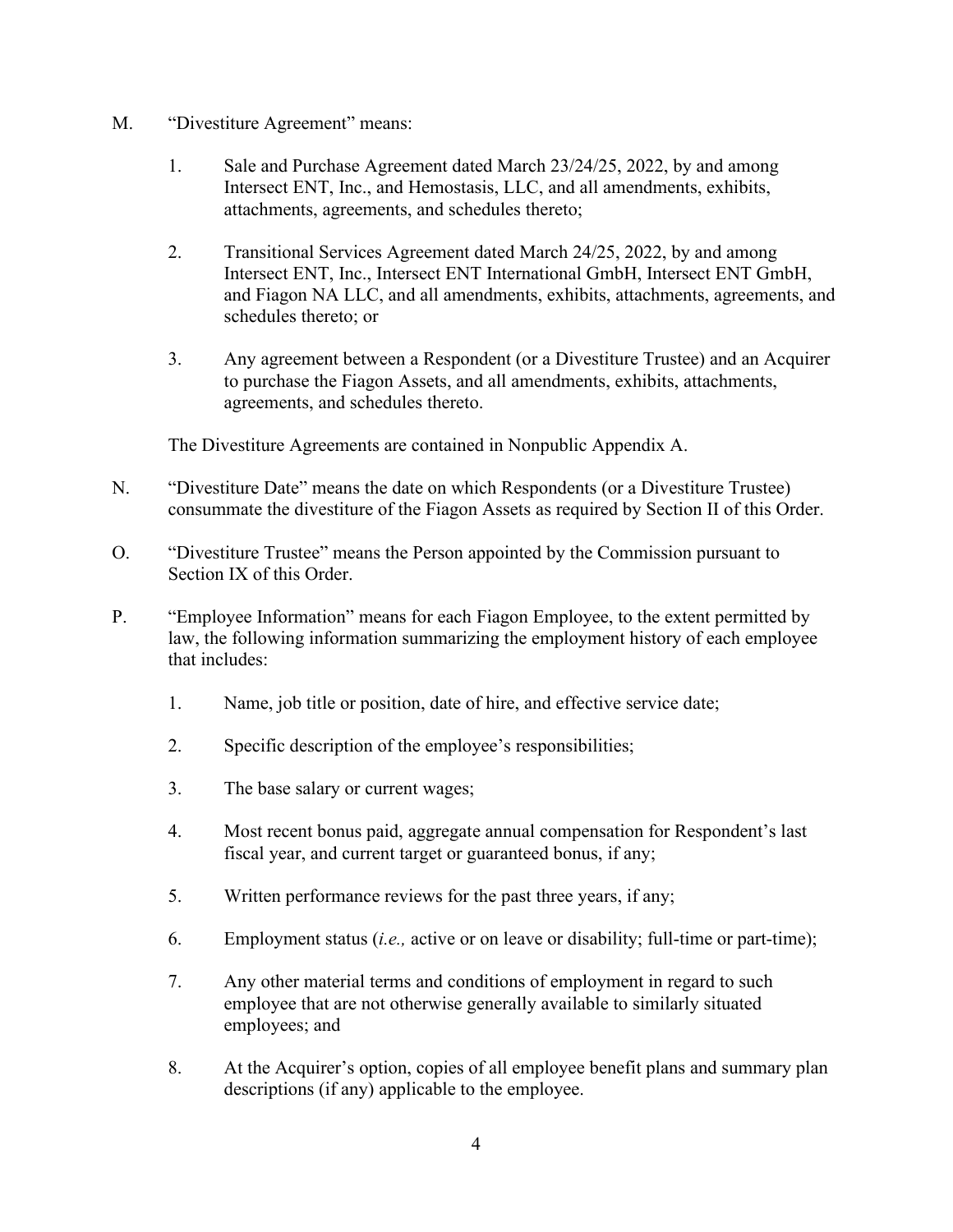- Q. "FDA" means the United States Food and Drug Administration.
- intangible assets, wherever located, used in or relating to each Fiagon Product and the R. "Fiagon Assets" mean Respondents' rights, title, and interests in and to all tangible and Fiagon Business, including all:
	- 1. Intellectual Property;
	- 2. Real property interests, whether owned or leased, together with all easements, rights of way, buildings, improvements, Fiagon Facilities, parking lots, and appurtenances thereto;
	- 3. Tangible personal property, including all fixtures, furnishings, machinery, equipment, computer hardware, supplies, and inventories;
	- 4. Intangible rights and property including going concern value and goodwill;
	- 5. Rights under any and all Contracts, at the option of the Acquirer;
	- 6. Business Information; and
	- 7. Governmental Permits and all pending applications or renewals thereof, including from and to the FDA.
- distribution of Fiagon Products. S. "Fiagon Business" means all business conducted by Respondent Intersect prior to the Acquisition Date relating to the research, development, manufacture, marketing, sale, and
- T. "Fiagon Employees" mean any and all full-time, part-time, or contract individuals employed by Respondent Intersect at any time since August 6, 2021, whose job responsibilities relate or related to any aspect of the Fiagon Business.
- U. "Fiagon Facilities" mean:
	- 1. 3913 Todd Lane, Building 100, Suite 101, Austin, Texas 78744; and
	- 2. Neuendorfstrasse 23B, 16761 Hennigsdorf, Germany.
- ("ENT") navigation systems developed or in development, manufactured, assembled, CUBE4D, VirtuEye, and VirtuLink product lines, all products and supplies related thereto, and any pipeline products. V. "Fiagon Products" mean all balloon sinus dilation products and ear, nose, and throat marketed, sold, owned, or controlled by Fiagon AG Medical Technologies either before or after it was acquired by Respondent Intersect, including VenSure, VirtuDrive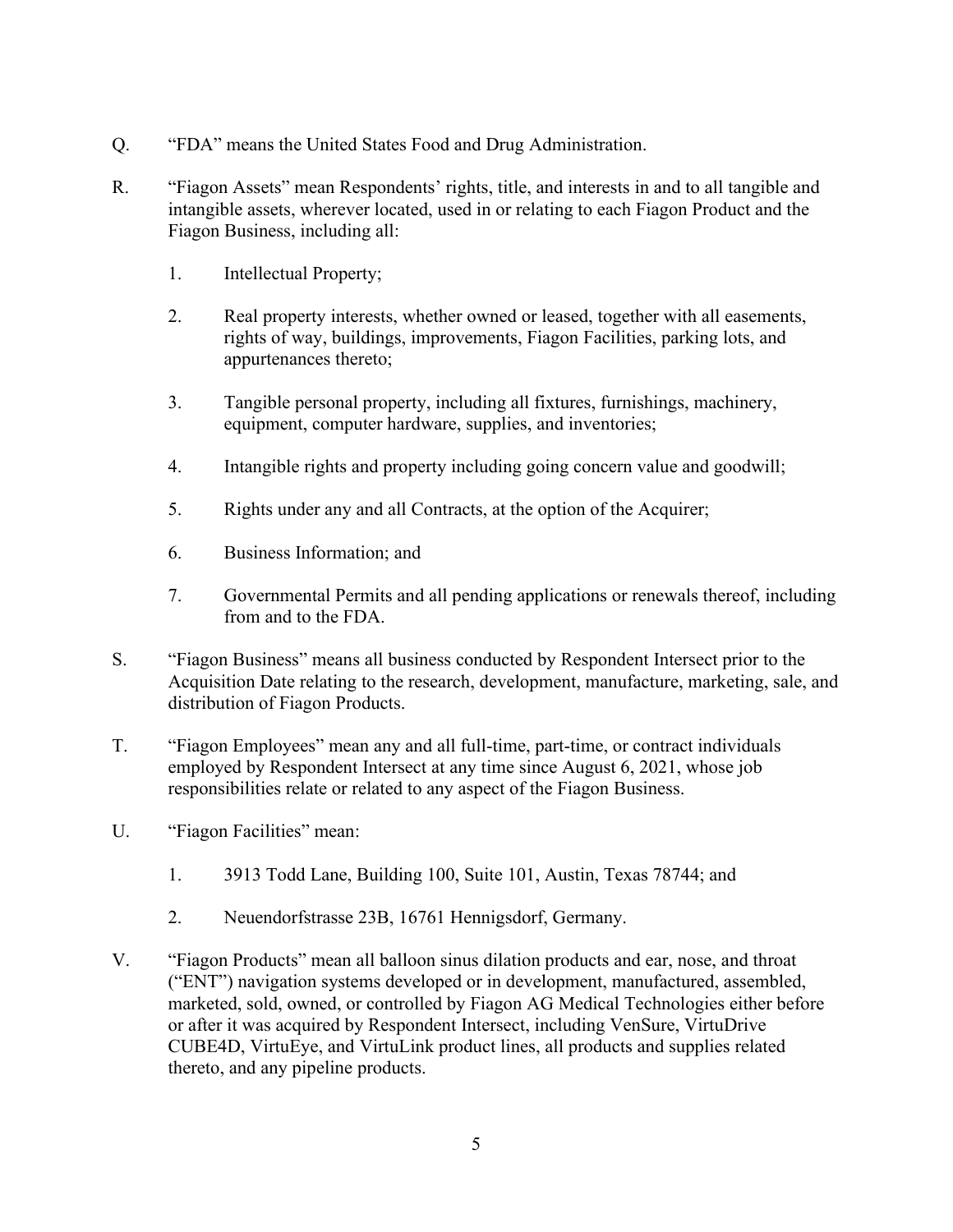- W. "Governmental Permit" means all consents, licenses, permits, approvals, registrations, certificates, rights, or other authorizations from any governmental entity necessary to effect the complete transfer and divestiture of the Fiagon Assets to the Acquirer and for such Acquirer to operate the Fiagon Business. Governmental Permits includes all communications with the FDA.
- X. "Intellectual Property" means all intellectual property of any kind, including patents, patent applications, mask works, trademarks, service marks and applications, copyrights, trade dress, commercial names, trade names, inventions, discoveries, written and unwritten know-how, customer lists, trade secrets, proprietary information, internet web sites, internet domain names, social media, and all content related exclusively to the Fiagon Products and Fiagon Business that is displayed on any website.
- Y. "Monitor" means any Person appointed by the Commission to serve as a monitor pursuant to the Orders.
- Z. "Orders" mean this Order and the Order to Maintain Assets entered in this action.
- association, joint venture, governmental body, or other entity. AA. "Person" means any individual, partnership, corporation, business trust, limited liability company, limited liability partnership, joint stock company, trust, unincorporated
- BB. "Third Party" means any Person other than the Respondents or the Acquirer.
- CC. "Transition Assistance" means technical services, personnel, assistance, training, and other logistical, administrative, and transitional support as required by the Acquirer and approved by the Commission to facilitate the transfer of the Fiagon Assets to the Acquirer, including support related to audits, finance and accounting, human resources, information technology and systems, maintenance and repair of Fiagon Facilities and equipment, manufacturing, manufacturing, purchasing quality control, research and development, technology transfer, regulatory compliance, sales and marketing, customer service, supply chain management, and custom transfer logistics.

# **II. Divestiture**

- A. No later than 10 days after the Acquisition Date, Respondents shall divest the Fiagon Assets, absolutely and in good faith, as an ongoing business, to Hemostasis.
- B. If Respondents have divested the Fiagon Assets to Hemostasis prior to the date this Order becomes final, and if, at the time the Commission determines to make this Order final, the Commission notifies Respondents that:
	- Respondents shall immediately rescind the Divestiture Agreements, and shall 1. Hemostasis is not acceptable as the acquirer of the Fiagon Assets, then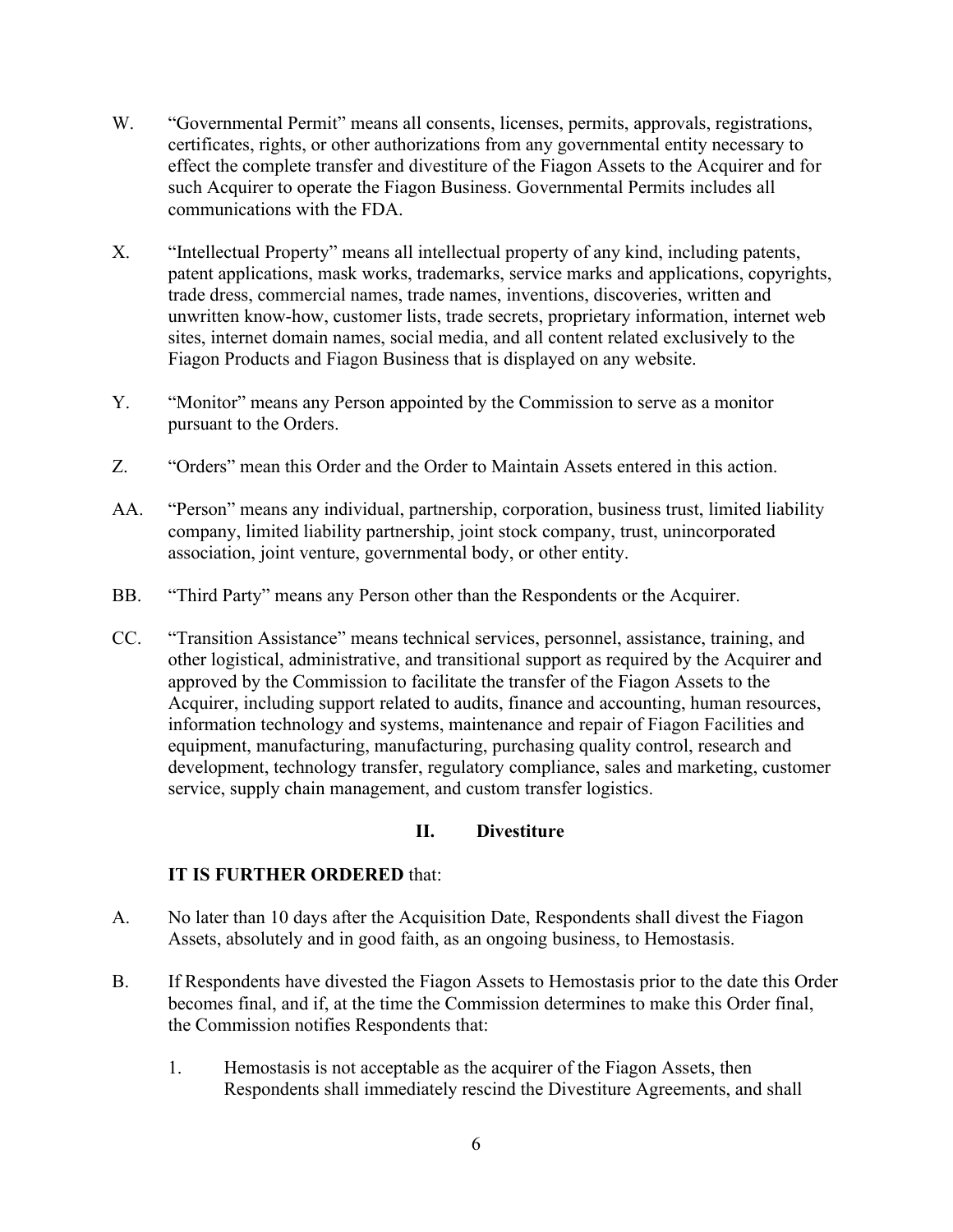absolutely and in good faith, at no minimum price, to a Person that receives the prior approval of the Commission and in a manner that receives the prior approval divest the Fiagon Assets no later than 120 days from the date this Order is issued, of the Commission; or

- 2. The manner in which the divestiture of the Fiagon Assets to Hemostasis was accomplished is not acceptable, the Commission may direct Respondents, or appoint a Divestiture Trustee, to effect such modifications to the manner of divestiture of the Fiagon Assets as the Commission may determine are necessary to satisfy the requirements of this Order.
- C. Respondents shall assist the Acquirer to conduct a due diligence investigation of the Fiagon Assets that the Acquirer seeks to purchase, including by providing sufficient and timely access to all information customarily provided as part of a due diligence process, and affording the Acquirer and its representatives (including prospective lenders and their representatives) full and free access, during regular business hours, to the personnel, assets, Contracts, Business Information, and Fiagon Facilities, with such rights of access to be exercised in a manner that does not unreasonably interfere with the operations of Respondents.
- complete transfer and divestiture of the Fiagon Assets to the Acquirer and for the D. Respondents shall obtain, prior to the Divestiture Date and at their sole expense, all consents from Third Parties and all Governmental Permits that are necessary to effect the Acquirer to operate all aspects of the Fiagon Business;

#### *Provided, however,* that:

- Commission, or has otherwise obtained all necessary consents and waiver; and 1. Respondents may satisfy the requirement to obtain all consents from Third Parties by certifying that the Acquirer has entered into equivalent agreements or arrangements directly with the relevant third party that are acceptable to the
- 2. With respect to any Governmental Permits relating to the Fiagon Assets that are not transferable or not transferred on the Divestiture Date, Respondents shall, to the extent permitted under applicable law, allow the Acquirer to operate the Fiagon Assets under Respondents' Governmental Permits pending the Acquirer's receipt of its own Governmental Permits, and Respondents shall provide such assistance as the Acquirer may reasonably request in connection with its efforts to obtain such Governmental Permits.
- E. Respondents shall not join, file, prosecute, or maintain any suit, in law or equity, against the Fiagon Products under any patent that was pending or issued on or before the Acquisition Date if such suit would limit or impair the Acquirer's freedom to manufacture, distribute, market, sell, or offer for sale any Fiagon Products anywhere in the world, including new versions of the Fiagon Products.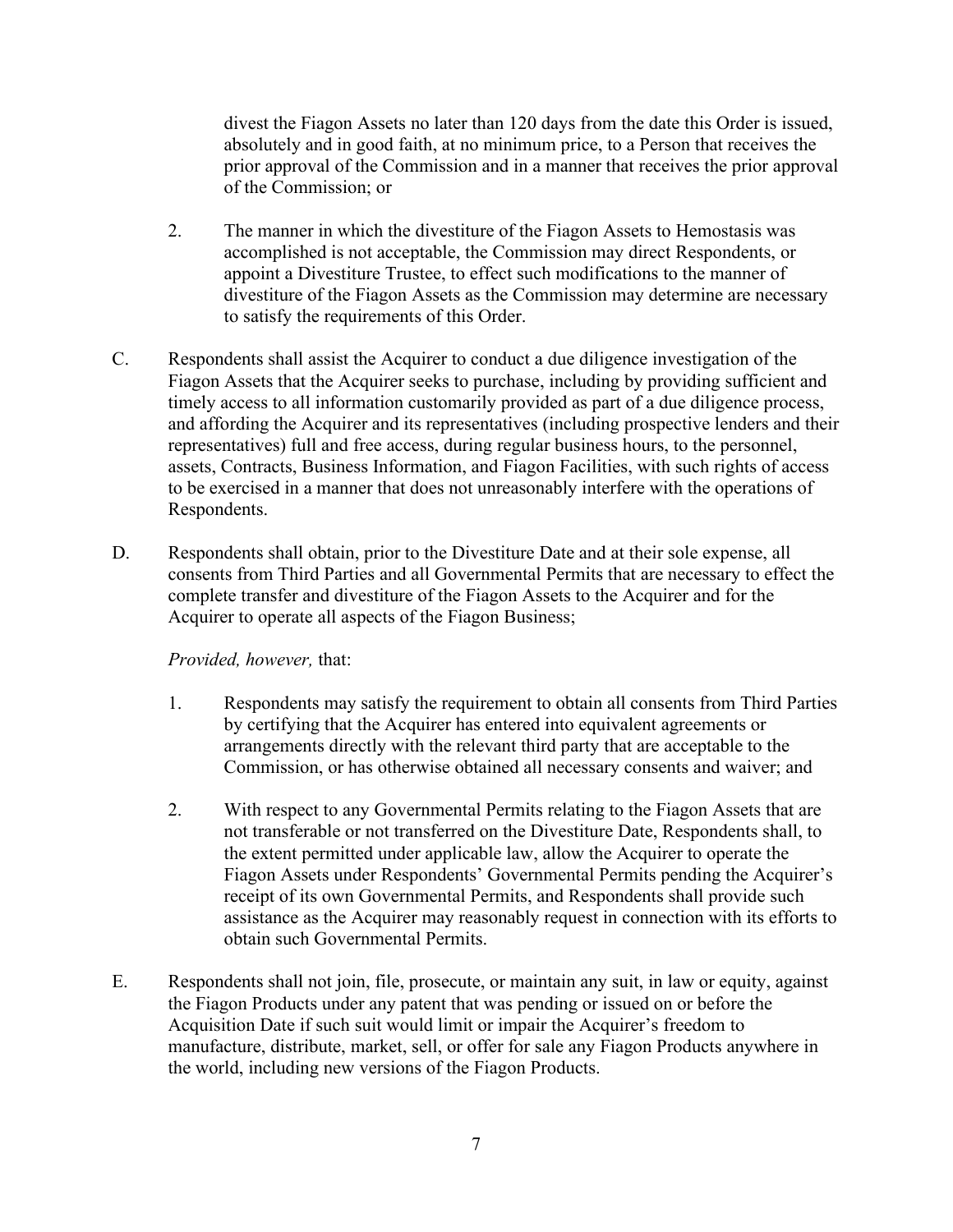- F. Upon written notice from an Acquirer to Respondents, Respondents shall assist, in a to, or otherwise participate in any litigation brought by a Third Party related to Intellectual Property related to a Fiagon Product acquired by the Acquirer pursuant to timely manner and at no greater than Direct Cost, the Acquirer to defend against, respond Section II.
- G. For any lawsuit related to a Fiagon Product that is filed prior to the Divestiture Date, in which Respondent Intersect is alleged to have infringed the Intellectual Property of a Third Party, which Respondent Intersect has prepared or is preparing to defend against as of the Divestiture Date, Respondents shall:
	- assistance, documentation, and witnesses in a timely manner and at their sole related to that Fiagon Product; 1. Cooperate with the Acquirer and provide any and all necessary technical and legal expense in connection with obtaining resolution of any pending patent litigation
	- 2. Waive conflicts of interest, if any, to allow Respondents' outside legal counsel to represent that Acquirer in any ongoing patent litigation related to that Fiagon Product; and
	- 3. Permit the transfer to the Acquirer of all of the litigation files and any related attorney work product in the possession of Respondents' outside counsel related to that Fiagon Product.

# **III. Divestiture Agreements**

# **IT IS FURTHER ORDERED** that:

A. The Divestiture Agreements shall be incorporated by reference into this Order and made a part hereof, and any failure by Respondents to comply with the terms of the Divestiture Agreements shall constitute a violation of this Order;

 *Provided, however*, that the Divestiture Agreements shall not limit, or be construed to limit, the terms of this Order. To the extent any provision in the Divestiture Agreements varies from or conflicts with any provision in this Order such that Respondents cannot fully comply with both, Respondents shall comply with the Order.

B. Respondents shall not modify or amend the terms of the Divestiture Agreements after the Commission issues this Order without the prior approval of the Commission, except as otherwise provided in Commission Rule 2.41(f)(5), 16 C.F.R. § 2.41(f)(5).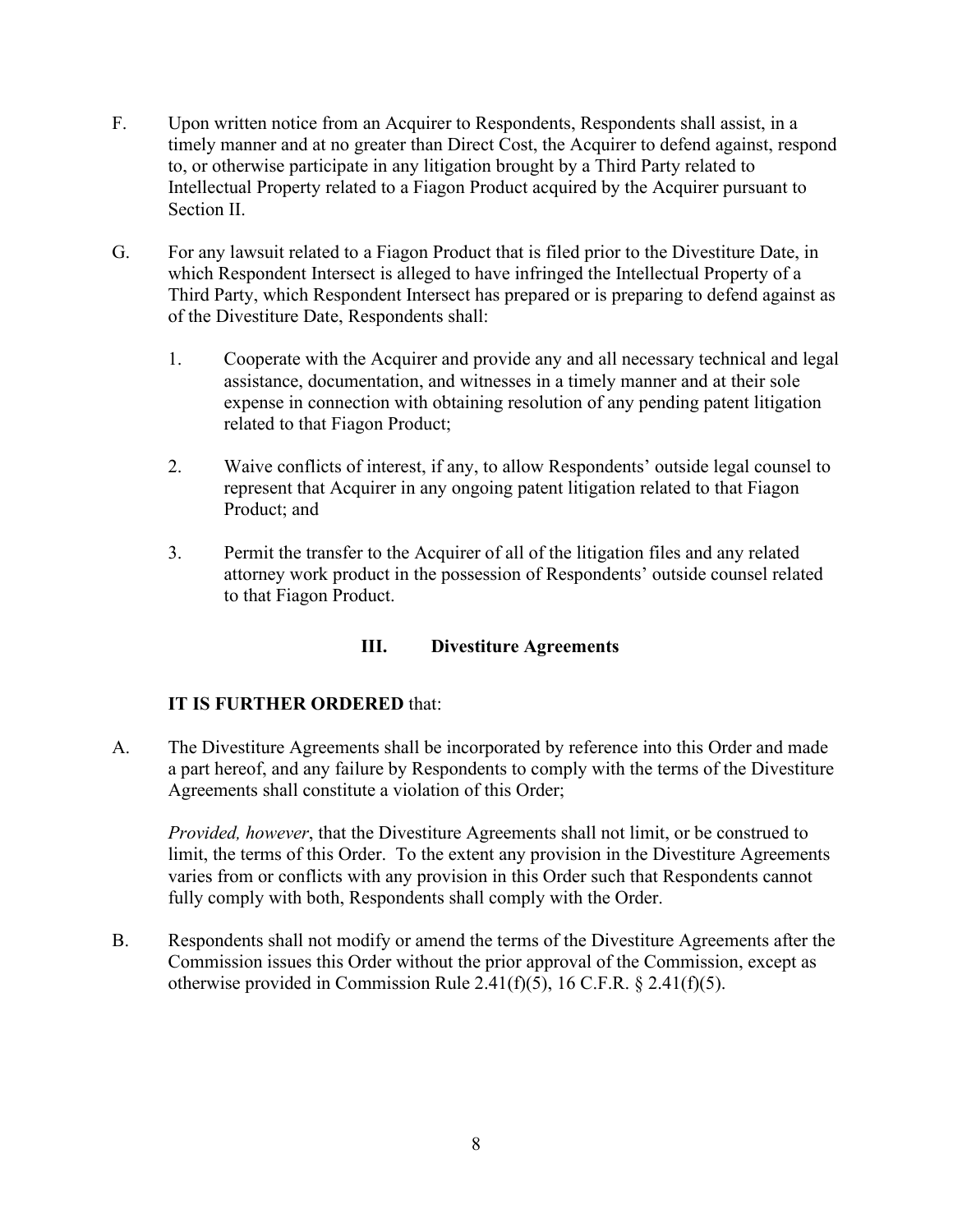# **IV. Transition Assistance**

#### **IT IS FURTHER ORDERED** that:

- A. Until Respondents have transferred all Business Information included in the Fiagon Assets, Respondents shall ensure that the Business Information is maintained and updated in the ordinary course of business and shall provide the Acquirer with access to records and information (wherever located and however stored) that Respondents have not yet transferred to the Acquirer, and to employees who possess the records and information.
- B. Respondents shall provide the Acquirer with Transition Assistance sufficient to (1) efficiently transfer the Fiagon Assets to the Acquirer, and (2) assist the Acquirer in operating the Fiagon Assets and Fiagon Business in all material respects in the manner in
- which Respondent Intersect did so prior to the Acquisition.<br>C. Respondents shall provide such Transition Assistance: Respondents shall provide such Transition Assistance:
	- 1. As set forth in the Divestiture Agreements, or as otherwise reasonably requested by the Acquirer (whether before or after the Divestiture Date);
	- 2. At Direct Cost; and
	- 3. For a period sufficient to meet the requirements of Section IV, which shall be, at the option of the Acquirer, for one year after the Divestiture Date;

*Provided, however,* that within 15 days after a request by the Acquirer, Respondents shall file with the Commission a written request to extend the time period for providing Transition Assistance in order to achieve the purposes of this Order.

- notice and without cost or penalty. D. Respondents shall allow the Acquirer to terminate, in whole or part, any Transition Assistance provisions of the Divestiture Agreements upon commercially reasonable
- E. Respondents shall not cease providing Transition Assistance due to a breach by the Acquirer of the Divestiture Agreements, and shall not limit any damages (including indirect, special, and consequential damages) that the Acquirer would be entitled to receive in the event of Respondents' breach of the Divestiture Agreements.

# **V. Employees**

#### **IT IS FURTHER ORDERED** that:

 Fiagon Employees. A. Until 6 months after the Divestiture Date, Respondents shall cooperate with and assist the Acquirer of the Fiagon Assets to evaluate independently and offer employment to the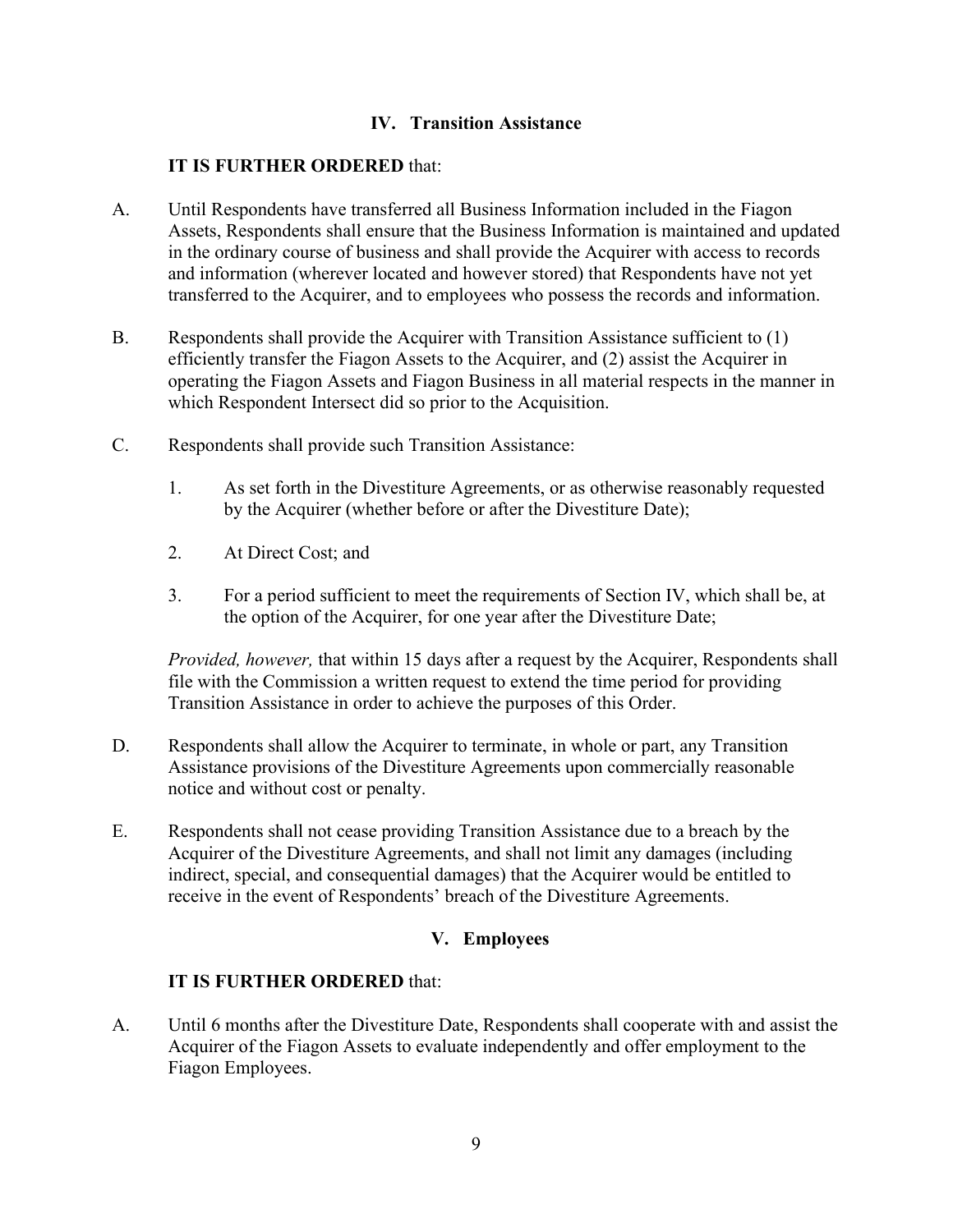- B. Respondents shall:
	- 1. No later than 10 days after a request from the Acquirer, provide to the Acquirer a list of all Fiagon Employees and provide Employee Information for each;
	- Respondents with any of the Fiagon Employees, and to make offers of employment to any of the Fiagon Employees; 2. No later than 10 days after a request from the Acquirer, provide the Acquirer an opportunity to meet outside the presence or hearing of any employee or agent of
	- to a Fiagon Employee who receives an offer of employment from the Acquirer; 3. Remove any impediments within the control of Respondents that may deter Fiagon Employees from accepting employment with the Acquirer, including removal of any noncompete or confidentiality provisions of employment or other Contracts with Respondents that may affect the ability or incentive of those individuals to be employed by the Acquirer, and shall not make any counteroffer

*Provided, however*, that nothing in this Order shall be construed to require Respondents to terminate the employment of any employee or prevent Respondents from continuing the employment of any employee;

- 4. Continue to provide Fiagon Employees compensation and benefits, including regularly scheduled raises and bonuses and the vesting of benefits while they are employed by Respondents; and
- any Fiagon Employee by the Acquirer. 5. Not interfere, directly or indirectly, with the hiring or employing by the Acquirer of any Fiagon Employee, not offer any incentive to such employees to decline employment with the Acquirer, and not otherwise interfere with the recruitment of
- C. Respondents shall provide financial incentives for Fiagon Employees to continue in their positions and, as may be necessary, to facilitate their employment by the Acquirer.
- D. Respondents shall not, for a period of 180 days following the Divestiture Date, directly or indirectly, solicit or otherwise attempt to induce any of the Fiagon Employees who have accepted offers of employment with the Acquirer to terminate his or her employment with the Acquirer;

*Provided, however*, Respondents may:

- 1. Hire an employee whose employment has been terminated by the Acquirer;
- 2. Advertise for employees in newspapers, trade publications, or other media, or engage recruiters to conduct general employee search activities, in either case not targeted specifically at one or more Fiagon Employees; or
- 3. Hire an employee who has applied for employment with Respondents, as long as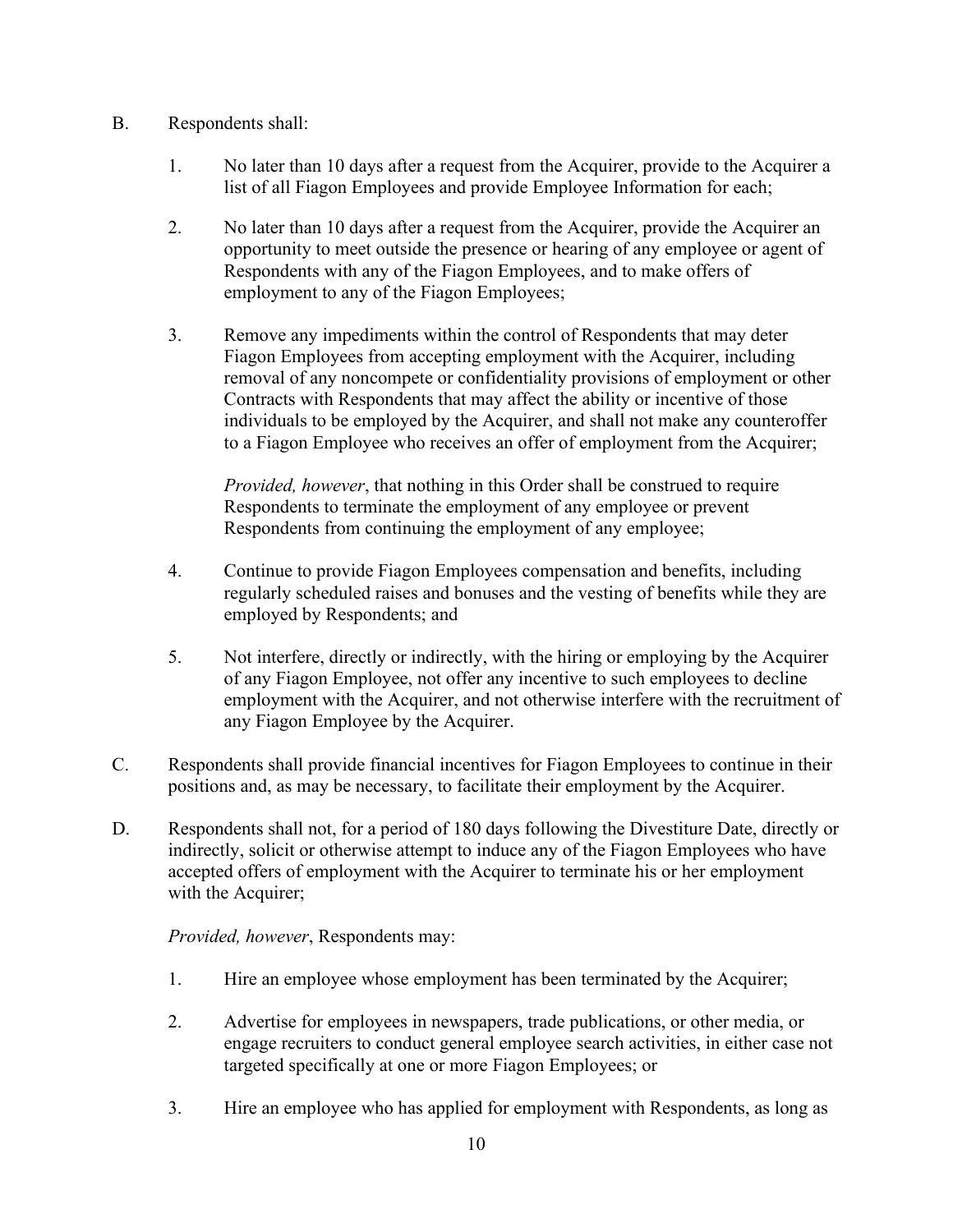such application was not solicited or induced in violation of Section V.

# **VI. Asset Maintenance**

 **IT IS FURTHER ORDERED** that Respondents shall, subject to their obligations under the Order to Maintain Assets, ensure that the Fiagon Assets are operated and maintained in the ordinary course of business consistent with past practices until such assets are fully transferred to the Acquirer, and shall:

- any loss of their competitive potential, to operate them in a manner consistent with deterioration, or impairment (other than as a result of ordinary wear and tear); A. Take all actions necessary to maintain the full economic viability, marketability, and competitiveness of the Fiagon Business and related Fiagon Assets, to minimize the risk of applicable laws and regulations, and to prevent their destruction, removal, wasting,
- their full economic viability, marketability, or competitiveness; B. Not sell, transfer, encumber, or otherwise impair the Fiagon Business and related Fiagon Assets (other than in the manner prescribed in the Orders), or take any action that lessens
- (including regular repair and maintenance efforts) and as may be necessary to preserve Fiagon Business and related Fiagon Assets; and C. Not terminate the operations of the Fiagon Business and related Fiagon Assets, and shall conduct or cause to be conducted the operations of the Fiagon Business and related Fiagon Assets in the ordinary course of business and in accordance with past practice the full economic viability, ongoing operations, marketability, and competitiveness of the
- D. Use best efforts to preserve the existing relationships with suppliers, customers, employees, governmental authorities, vendors, landlords, and others having business relationships with the Fiagon Business and related Fiagon Assets.

*Provided, however*, that Respondents may take actions that the Acquirer has requested or agreed to in writing and that have been approved in advance by Commission staff, in all cases to facilitate the Acquirer's acquisition of the Fiagon Assets and consistent with the purposes of this Order and the Order to Maintain Assets.

# **VII. Confidentiality**

# **IT IS FURTHER ORDERED** that:

 A. Respondents shall not disclose (including to Respondents' employees), and not use, for any reason or purpose, any Confidential Business Information received or maintained by Respondents;

*Provided, however,* that Respondents may disclose or use such Confidential Business Information in the course of: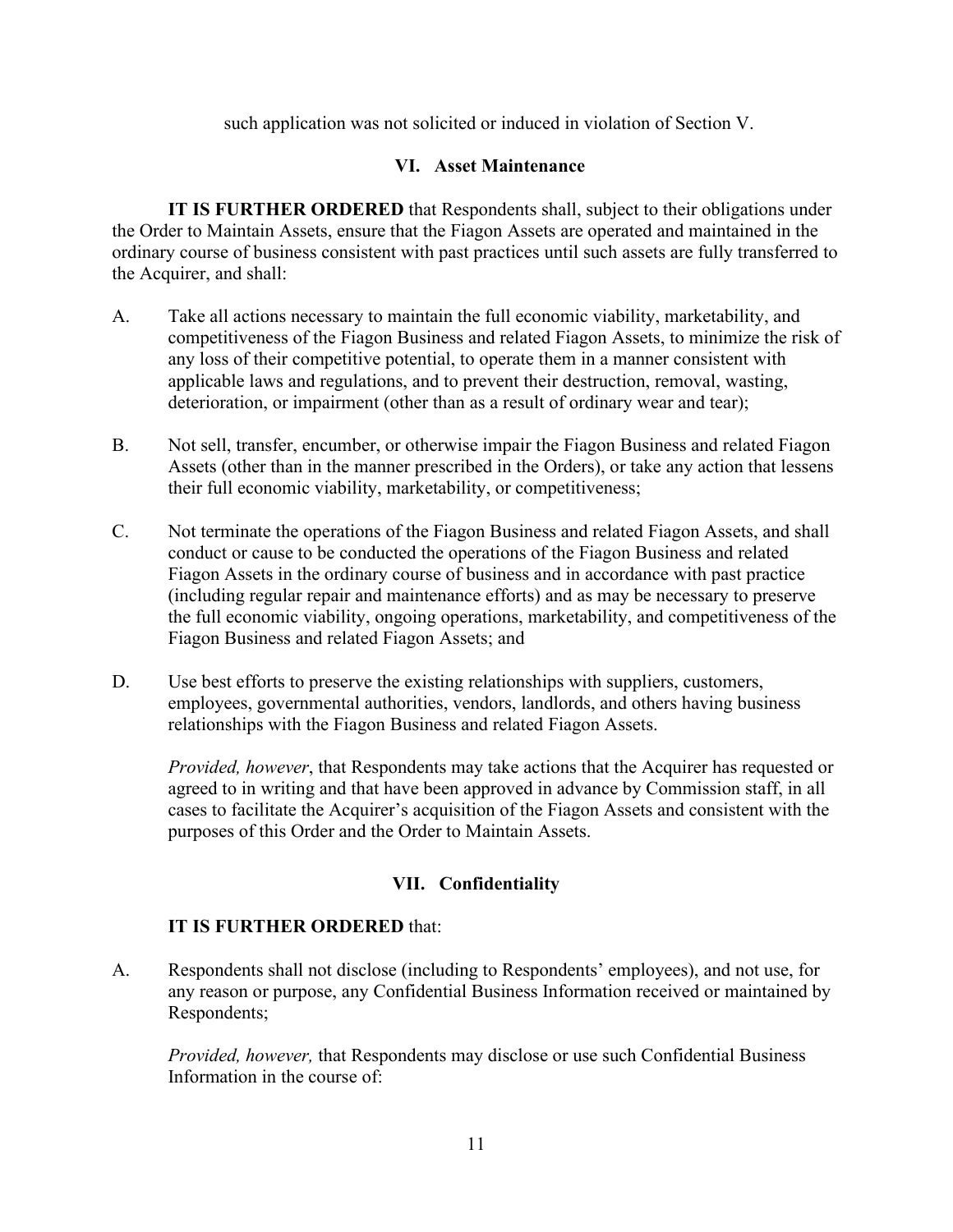- Maintain Assets, or the Divestiture Agreements; or 1. Performing their obligations or as permitted under this Order, the Order to
- threatened or brought against the Fiagon Assets or Fiagon Business, or as required 2. Complying with financial reporting requirements, obtaining legal advice, prosecuting or defending legal claims, investigations, or enforcing actions by law.
- B. Respondents shall only disclose Confidential Business Information to an employee or any other Person if disclosure is permitted in Paragraph VII.A and the employee or other Person has signed an agreement to maintain the confidentiality of such information and not violate the disclosure requirements of this Order.
- C. Respondents shall enforce the terms of Section VII and take necessary actions to ensure that their employees or other Persons comply with its terms, including implementing Respondents would take to protect their own trade secrets and proprietary information. access and data controls, training of employees, and taking other actions that

# **VIII. Monitor**

- A. The Commission appoints Jeryl Hilleman as the Monitor to observe and report on Respondents' compliance with their obligations as set forth in the Orders.
- B. The Respondents and the Monitor may enter into an agreement relating to the Monitor's services. Any such agreement:
	- 1. Shall be subject to the approval of the Commission;
	- 2. Shall not limit, and the signatories shall not construe it to limit, the terms of Section VIII or the Section relating to the Monitor in the Order to Maintain Assets ("Monitor Sections"), and to the extent any provision in the agreement varies from or conflicts with any provision in the Monitor Sections, Respondents and the Monitor shall comply with the Monitor Sections; and
	- 3. Shall include a provision stating that the agreement does not limit, and the signatories shall not construe it to limit, the terms of the Orders in this matter, and to the extent any provision in the agreement varies from or conflicts with any provision in the Orders, Respondents and the Monitor shall comply with the Orders.
- The Monitor shall:
- C. The Monitor shall:<br>1. Have the authority to monitor Respondents' compliance with the obligations set forth in the Orders;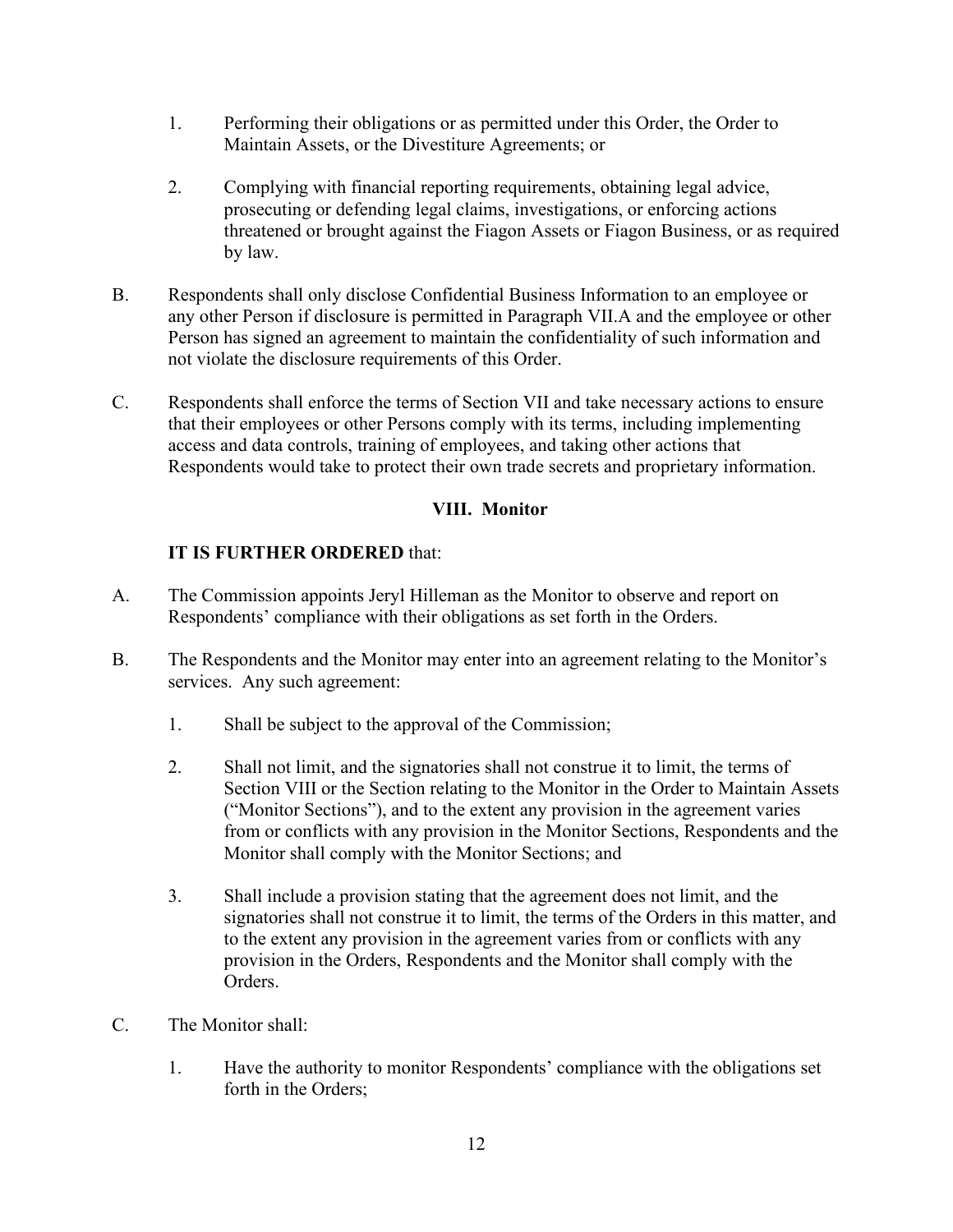- 2. Act in consultation with the Commission or its staff;
- 3. Serve as an independent third party and not as an employee or agent of Respondents or of the Commission;
- 4. Serve without bond or other security;
- 5. At the Monitor's option, employ such consultants, accountants, attorneys, and other representatives and assistants as are reasonably necessary to carry out the Monitor's duties and responsibilities;
- 6. Enter into a non-disclosure or other confidentiality agreement with the Commission related to Commission materials and information received in connection with the performance of the Monitor's duties and require that each of the Monitor's consultants, accountants, attorneys, and other representatives and assistants shall also enter into a non-disclosure or other confidentiality agreement with the Commission;
- 7. Notify staff of the Commission, in writing, no later than 5 days in advance of the Monitor becomes aware of a such a conflict only after it has arisen, the entering into any arrangement that creates a conflict of interest, or the appearance of a conflict of interest, including a financial, professional or personal conflict. If Monitor shall notify the Commission as soon as the Monitor becomes aware of the conflict;
- by Commission staff; and 8. Report in writing to the Commission concerning Respondents' compliance with the Orders on a schedule set by Commission staff and at any other time requested
- under Sections II, IV, and VI, and files a final report. 9. Unless the Commission or its staff determine otherwise, the Monitor shall serve until Commission staff determines that Respondents have satisfied all obligations
- Respondents shall:
- D. Respondents shall:<br>1. Cooperate with and assist the Monitor in performing his or her duties for the purpose of reviewing Respondents' compliance with their obligations under the Orders, including as requested by the Monitor, (a) providing the Monitor full and complete access to personnel, information, and facilities; and (b) making such arrangements with third parties to facilitate access by the Monitor;
	- 2. Not interfere with the ability of the Monitor to perform his or her duties pursuant to the Orders;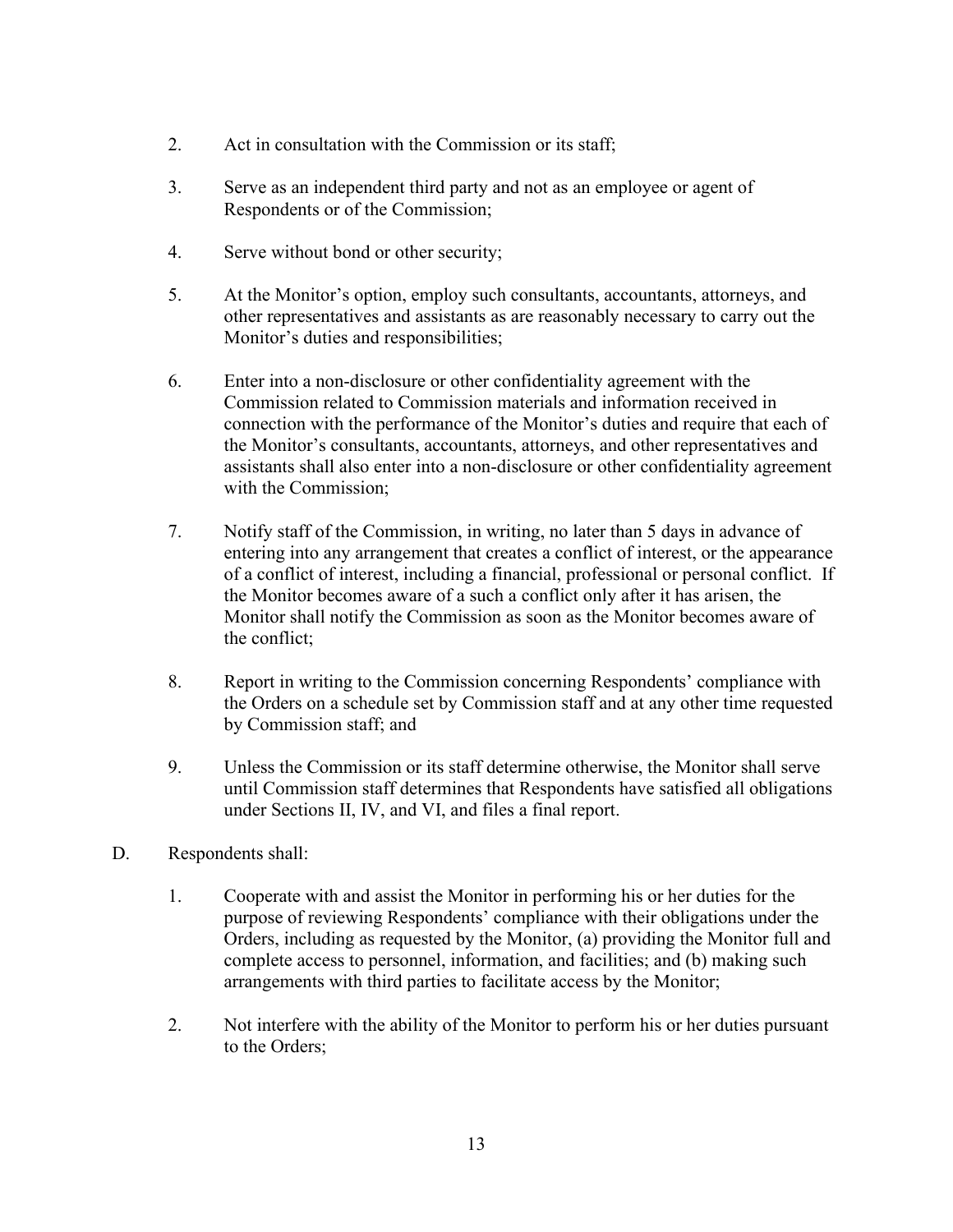- 3. Pay the Monitor's fees and expenses as set forth in an agreement approved by the Commission, or if such agreement has not been approved, pay the Monitor's customary fees, as well as expenses the Monitor incurs performing his or her duties under the Orders, including expenses of any consultants, accountants, attorneys, and other representatives and assistants that are reasonably necessary to assist the Monitor in carrying out his or her duties and responsibilities;
- 4. Not require the Monitor to disclose to Respondents the substance of the Monitor's communications with the Commission or any other Person or the substance of written reports submitted to the Commission pursuant to the Orders; and
- 5. Indemnify and hold the Monitor harmless against any loss, claim, damage, liability, and expense (including attorneys' fees and out of pocket costs) that arises out of, or is connected with, a claim concerning the performance of the Monitor's duties under the Orders, unless the loss, claim, damage, liability, or expense results from gross negligence or willful misconduct by the Monitor.
- or otherwise observe and report on the Respondents' compliance with the Orders. E. Respondents may require the Monitor and each of the Monitor's consultants, accountants, attorneys, and other representatives and assistants to enter into a customary confidentiality agreement, so long as the agreement does not restrict the Monitor's ability to access personnel, information, and facilities or provide information to the Commission,
- F. If the Monitor resigns or the Commission determines that the Monitor has ceased to act, has failed to act diligently, or is otherwise unable to continue serving as a Monitor due to the existence of a conflict or other reasons, the Commission may appoint a substitute Monitor. The substitute Monitor shall be afforded all rights, powers, and authorities and shall be subject to all obligations of the Monitor Sections of the Orders. The Commission shall select the substitute Monitor, subject to the consent of the Respondents. Respondents:
	- 1. Shall not unreasonably withhold consent to the appointment of the selected substitute Monitor;
	- 2. Shall be deemed to have consented to the selection of the proposed substitute Monitor if, within 10 days of notice by staff of the Commission of the identity of the proposed substitute Monitor, Respondents have not opposed in writing, including the reasons for opposing, the selection of the proposed substitute Monitor; and
	- 3. May enter into an agreement with the substitute Monitor relating to the substitute Monitor's services that either (a) contains substantially the same terms as the Commission-approved agreement referenced in Paragraph VIII.B; or (b) receives Commission approval.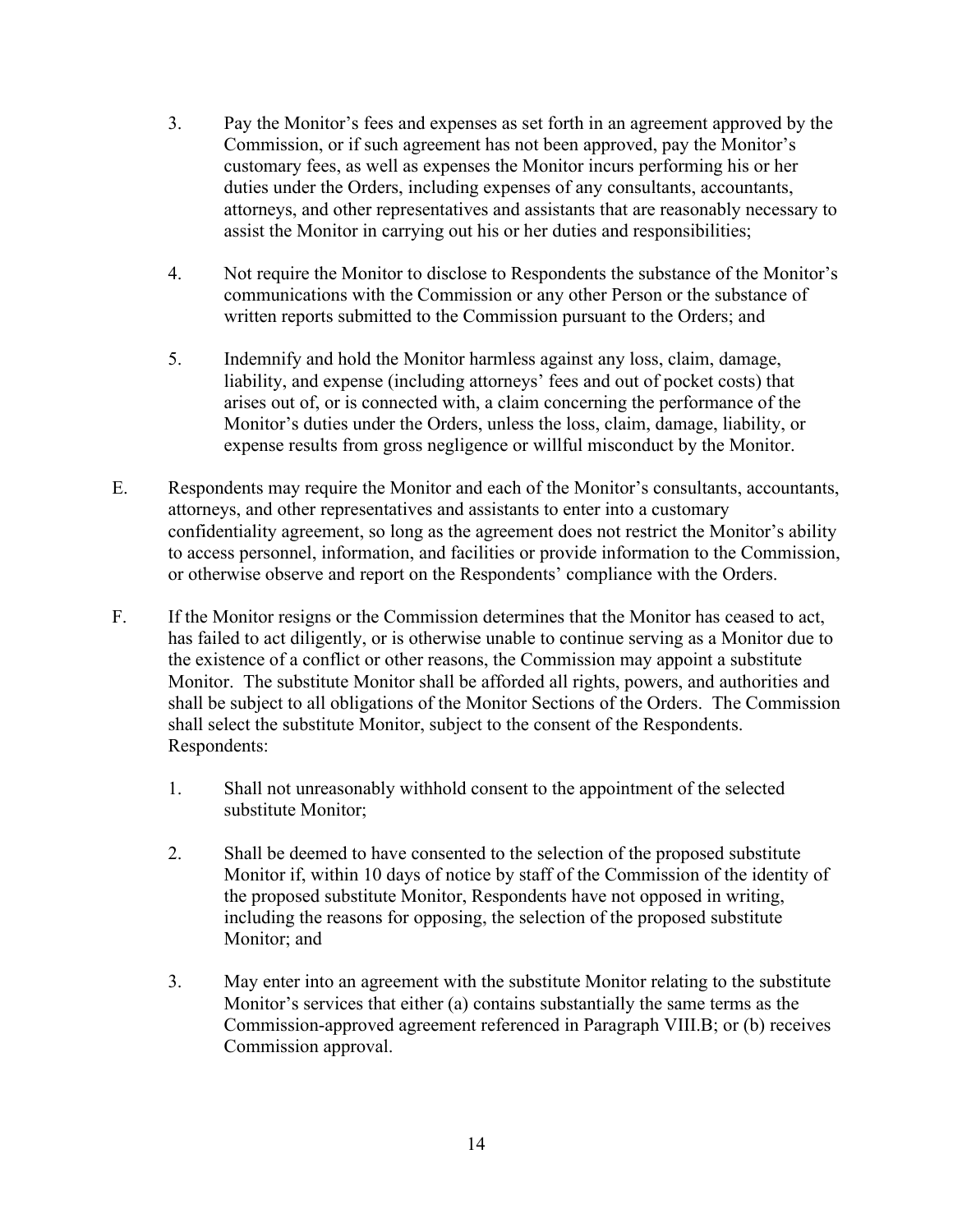with the requirements of the Orders. G. The Commission may on its own initiative or at the request of the Monitor issue such additional orders or directions as may be necessary or appropriate to assure compliance

# **IX. Divestiture Trustee**

- A. If Respondents have not fully complied with the obligations to assign, grant, license, divest, transfer, deliver, or otherwise convey the Fiagon Assets as required by this Order, the Commission may appoint a trustee ("Divestiture Trustee") to assign, grant, license, divest, transfer, deliver, or otherwise convey these assets in a manner that satisfies the requirements of this Order.
- B. In the event that the Commission or the Attorney General brings an action pursuant to § 5(*l*) of the Federal Trade Commission Act, 15 U.S.C. § 45(l), or any other statute decision not to appoint a Divestiture Trustee under Section IX shall preclude the enforced by the Commission, Respondents shall consent to the appointment of a Divestiture Trustee in such action to assign, grant, license, divest, transfer, deliver, or otherwise convey these assets. Neither the appointment of a Divestiture Trustee nor a Commission or the Attorney General from seeking civil penalties or any other relief available to it, including a court-appointed Divestiture Trustee, pursuant to § 5(*l*) of the Federal Trade Commission Act, or any other statute enforced by the Commission, for any failure by the Respondents to comply with this Order.
- C. The Commission shall select the Divestiture Trustee, subject to the consent of Respondents, which consent shall not be unreasonably withheld. The Divestiture Trustee shall be a person with experience and expertise in acquisitions and divestitures. If Respondents have not opposed, in writing, including the reasons for opposing, the selection of any proposed Divestiture Trustee within 10 days after notice by the staff of the Commission to Respondents of the identity of any proposed Divestiture Trustee, Respondents shall be deemed to have consented to the selection of the proposed Divestiture Trustee.
- D. Not later than 10 days after the appointment of a Divestiture Trustee, Respondents shall Trustee to effect the relevant divestiture or other action required by this Order. Any execute a trust agreement that, subject to the prior approval of the Commission, transfers to the Divestiture Trustee all rights and powers necessary to permit the Divestiture failure by Respondents to comply with a trust agreement approved by the Commission shall be a violation of this Order.
- E. If a Divestiture Trustee is appointed by the Commission or a court pursuant to Section IX, Respondents shall consent to the following terms and conditions regarding the Divestiture Trustee's powers, duties, authority, and responsibilities: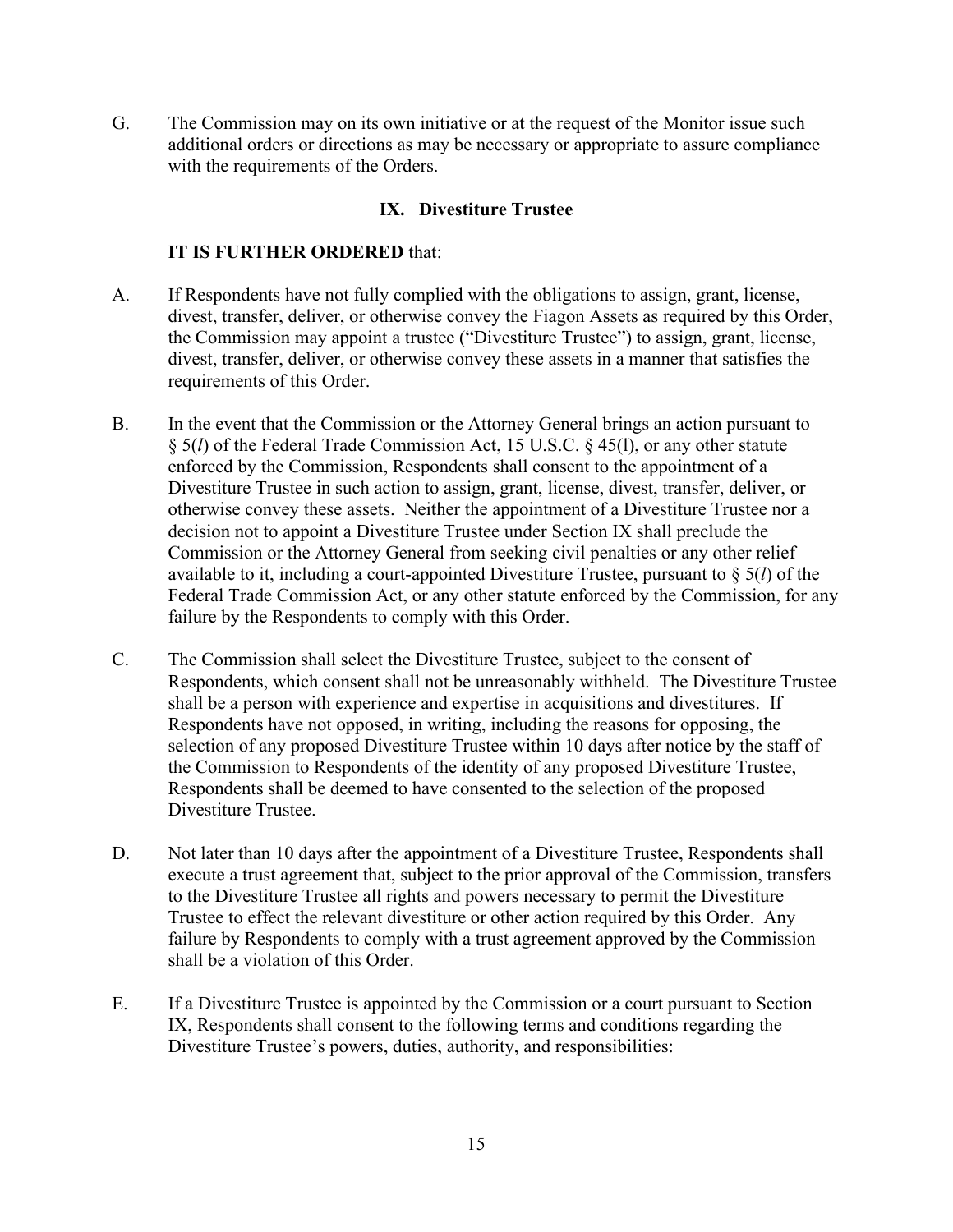- 1. Subject to the prior approval of the Commission, the Divestiture Trustee shall have the exclusive power and authority to assign, grant, license, divest, transfer, deliver, or otherwise convey the assets that are required by this Order to be assigned, granted, licensed, divested, transferred, delivered, or otherwise conveyed;
- 2. The Divestiture Trustee shall have one year from the date the Commission approves the trustee trust agreement described herein to accomplish the divestitures, which shall be subject to the prior approval of the Commission. If, however, at the end of the one year period, the Divestiture Trustee has submitted a plan of divestiture or the Commission believes that the divestitures can be achieved within a reasonable time, the divestiture period may be extended by the Commission,

*Provided, however,* the Commission may extend the divestiture period only 2 times;

- divested, delivered, or otherwise conveyed by this Order and to any other relevant such financial or other information as the Divestiture Trustee may request and time for divestitures under Section IX in an amount equal to the delay, as 3. Subject to any demonstrated legally recognized privilege, the Divestiture Trustee shall have full and complete access to the personnel, books, records, and facilities related to the relevant assets that are required to be assigned, granted, licensed, information, as the Divestiture Trustee may request. Respondents shall develop shall cooperate with the Divestiture Trustee. Respondents shall take no action to interfere with or impede the Divestiture Trustee's accomplishment of the divestitures. Any delays in divestitures caused by Respondents shall extend the determined by the Commission or, for a court-appointed Divestiture Trustee, by the court;
- 4. The Divestiture Trustee shall use commercially reasonable best efforts to negotiate the most favorable price and terms available in each Contract that is submitted to the Commission, subject to Respondents' absolute and unconditional obligation to divest expeditiously and at no minimum price. The divestitures shall be made in the manner and to Acquirers that receive the prior approval of the Commission as required by this Order,

*Provided, however*, if the Divestiture Trustee receives bona fide offers from more than one acquiring person for a divestiture, and if the Commission determines to approve more than one such acquiring person for the divestiture, the Divestiture Trustee shall divest to the acquiring person selected by Respondents from among those approved by the Commission,

*Provided further*, however, that Respondents shall select such person within 5 days of receiving notification of the Commission's approval;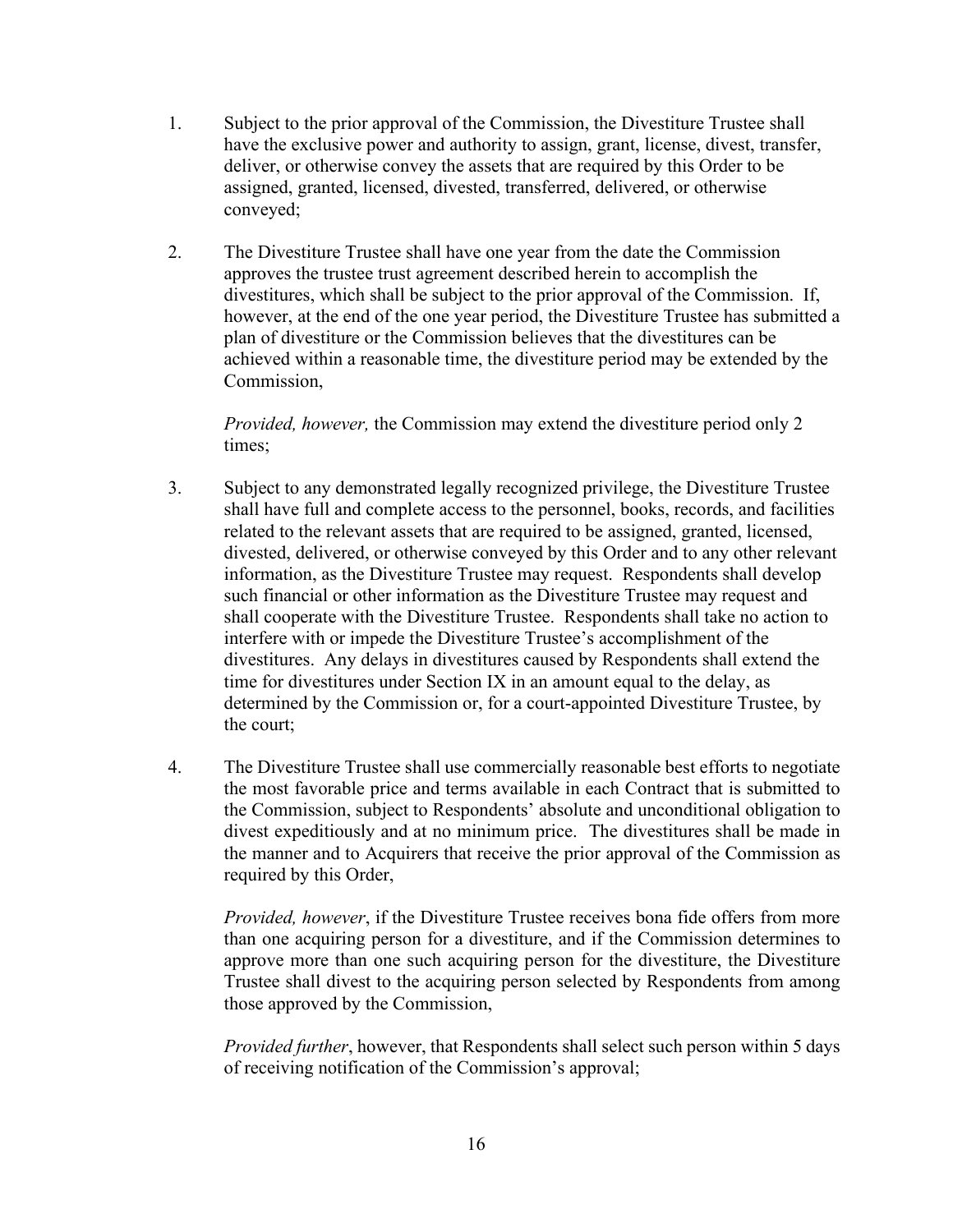- Trustee's duties and responsibilities. The Divestiture Trustee shall account for all 5. The Divestiture Trustee shall serve, without bond or other security, at the cost and expense of Respondents, on such reasonable and customary terms and conditions as the Commission or a court may set. The Divestiture Trustee shall have the authority to employ, at the cost and expense of Respondents, such consultants, accountants, attorneys, investment bankers, business brokers, appraisers, and other representatives and assistants as are necessary to carry out the Divestiture monies derived from the divestiture and all expenses incurred. After approval by the Commission of the account of the Divestiture Trustee, including fees for the Divestiture Trustee's services, all remaining monies shall be paid at the direction of the Respondents, and the Divestiture Trustee's power shall be terminated. The compensation of the Divestiture Trustee shall be based at least in significant part on a commission arrangement contingent on the divestiture of all of the relevant assets that are required to be divested by this Order;
- 6. Respondents shall indemnify the Divestiture Trustee and hold the Divestiture Trustee harmless against any losses, claims, damages, liabilities, or expenses arising out of, or in connection with, the performance of the Divestiture Trustee's duties, including all reasonable fees of counsel and other expenses incurred in connection with the preparation for, or defense of, any claim, whether or not resulting in any liability, except to the extent that such losses, claims, damages, liabilities, or expenses result from gross negligence or willful misconduct by the Divestiture Trustee;
- 7. The Divestiture Trustee shall have no obligation or authority to operate or maintain the Fiagon Assets required to be divested by this Order;
- 8. The Divestiture Trustee shall report in writing to Respondents and to the Commission every 30 days concerning the Divestiture Trustee's efforts to accomplish the divestiture; and
- Trustee's consultants, accountants, attorneys, and other representatives and 9. Respondents may require the Divestiture Trustee and each of the Divestiture assistants to sign a customary confidentiality agreement,

*Provided, however*, that such agreement shall not restrict the Divestiture Trustee from providing any information to the Commission.

- F. The Commission may, among other things, require the Divestiture Trustee and each of the Divestiture Trustee's consultants, accountants, attorneys, and other representatives and assistants to sign a confidentiality agreement related to Commission materials and information received in connection with the performance of the Divestiture Trustee's duties.
- G. If the Commission determines that a Divestiture Trustee has ceased to act or failed to act diligently, the Commission may appoint a substitute Divestiture Trustee in the same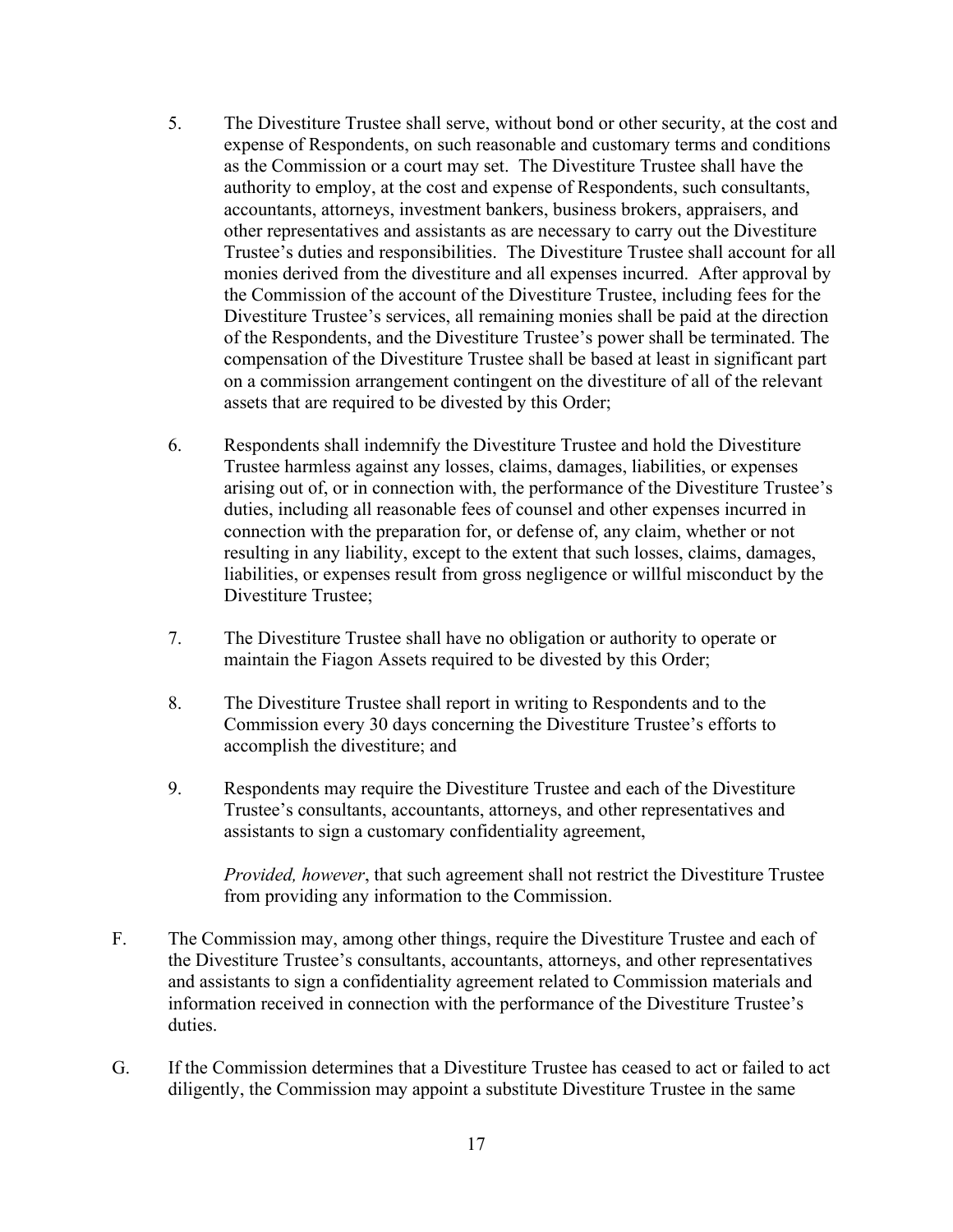manner as provided in Section IX, and who will have the same authority and responsibilities of the original Divestiture Trustee pursuant to Section IX.

H. The Commission or, in the case of a court-appointed Divestiture Trustee, the court, may on its own initiative or at the request of the Divestiture Trustee issue such additional orders or directions as may be necessary or appropriate to accomplish the divestitures and other obligations or action required by this Order.

# **X. Respondents Prior Approval**

 **IT IS FURTHER ORDERED** that Respondents shall not, without prior approval of the Commission, acquire directly or indirectly, through subsidiaries, partnerships, or otherwise, any rights or interests, in whole or in part, in any balloon sinus dilation products or ENT navigation systems.

# **XI. Acquirer Prior Approval**

# **IT IS FURTHER ORDERED** that:

- divested pursuant to Section II; and A. For a period of 3 years after the Divestiture Date, neither Hemostasis nor any other Acquirer shall sell or otherwise convey to any Person, through subsidiaries or otherwise, without the prior approval of the Commission, any of the Fiagon Assets that were
- B. For a period of 7 years after the term of Paragraph XI.A ends, neither Hemostasis nor any other Acquirer shall sell or convey, through subsidiaries or otherwise, without the prior approval of the Commission, any of the Fiagon Assets that were divested pursuant to Section II, to any Person engaged in the research, development, manufacture, marketing, or sale of any balloon sinus dilation products or ENT navigation systems;

 of all or substantially all of its business. *Provided, however,* Hemostasis is not required to obtain prior approval of the Commission under this Section XI for a change of control, merger, reorganization, or sale

# **XII. Compliance Reports**

- A. Respondents shall:
	- 1. Notify Commission staff via email at [bccompliance@ftc.gov](mailto:bccompliance@ftc.gov) of the Acquisition Date and Divestiture Date no later than 5 days after the occurrence of each; and
	- 2. Submit the complete Divestiture Agreements to the Commission at [ElectronicFilings@ftc.gov](mailto:ElectronicFilings@ftc.gov) and [bccompliance@ftc.gov](mailto:bccompliance@ftc.gov) no later than 30 days after the Divestiture Date.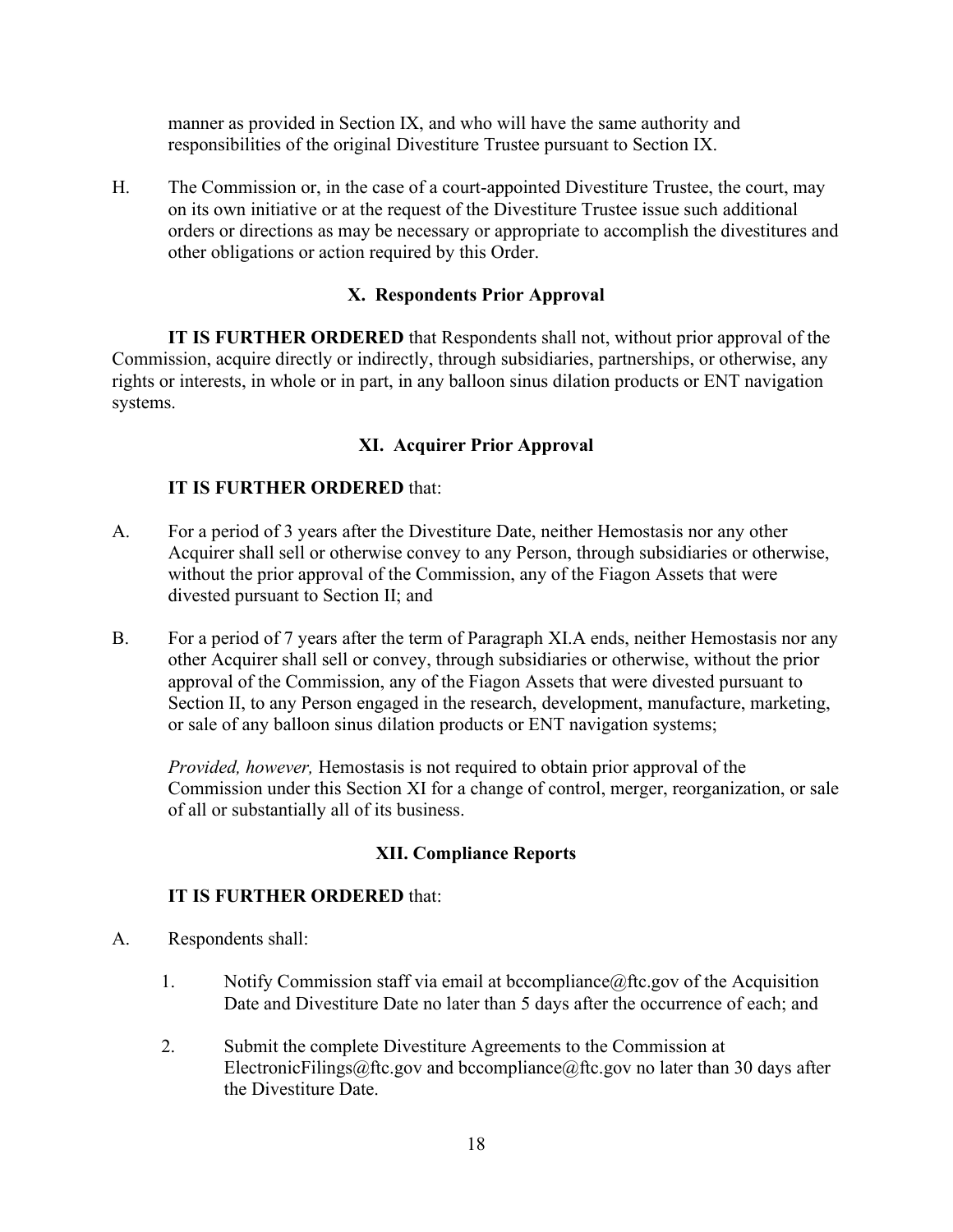- B. Respondents shall submit verified written reports ("compliance reports") in accordance with the following:
	- 1. Respondents shall submit:
		- days thereafter until Respondents have fully complied with the provisions of Sections II, IV, and VI; a. Interim compliance reports 30 days after this Order is issued and every 30
		- annually for the next 9 years on the anniversary of that date; and b. Annual compliance reports one year after the date this Order is issued, and
		- c. Additional compliance reports as the Commission or its staff may request.
	- compliance with this Order and the Order to Maintain Assets. Conclusory statements that Respondents have complied with their obligations under the Orders are insufficient. Respondents shall include in their reports, among other a full description of the measures Respondents have implemented and plan to 2. Each compliance report shall contain sufficient information and documentation to enable the Commission to determine independently whether Respondents are in information or documentation that may be necessary to demonstrate compliance, implement to comply with each paragraph of the Orders, including detailed descriptions related to:
		- a. The transfer and delivery to the Acquirer of the Fiagon Assets and Fiagon Business;
		- b. Any transitional services being provided by Respondents to the Acquirer; and
		- c. The timing for the completion of such obligations.
	- 3. For a period of 5 years after filing a compliance report, each Respondent shall retain all material written communications with each party identified in the compliance report and all non-privileged internal memoranda, reports, and recommendations concerning fulfilling Respondents' obligations under the Orders and provide copies of these documents to Commission staff upon request.
- C. Respondents shall verify each compliance report in the manner set forth in 28 U.S.C. § 1746 by the Chief Executive Officer or another officer or employee specifically authorized to perform this function. Respondents shall file their compliance reports with the Secretary of the Commission at [ElectronicFilings@ftc.gov](mailto:ElectronicFilings@ftc.gov) and the Compliance Division at becompliance  $@$ ftc.gov, as required by Commission Rule 2.41(a), 16 C.F.R. § 2.41(a). In addition, Respondents shall provide a copy of each compliance report to the Monitor if the Commission has appointed one in this matter.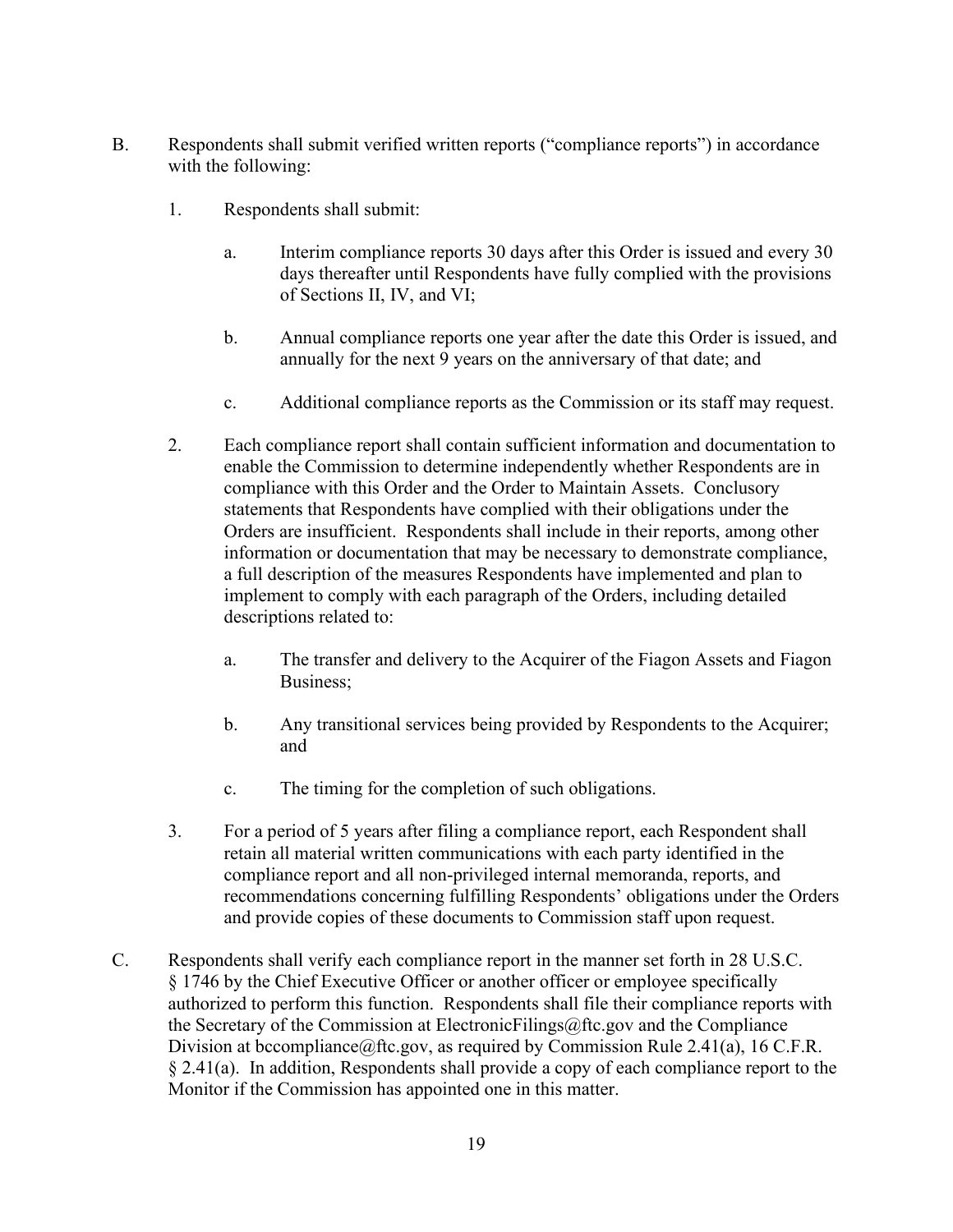### **XIII. Change in Respondents**

**IT IS FURTHER ORDERED** that Respondents shall notify the Commission at least 30 days prior to:

- A. The proposed dissolution of Medtronic plc or Medtronic, Inc., respectively;
- B. The proposed acquisition, merger, or consolidation of Medtronic plc or Medtronic, Inc.; or
- C. Any other change in Respondents, including assignment and the creation, sale, or dissolution of subsidiaries, if such changes may affect compliance obligations arising out of this Order.

#### **XIV. Access**

 with this Order, and subject to any legally recognized privilege, upon written request and 5 days' **IT IS FURTHER ORDERED** that for purposes of determining or securing compliance notice to the relevant Respondent, made to its principal place of business as identified in this Order, registered office of its United States subsidiary, or its headquarters office, the notified Respondent shall, without restraint or interference, permit any duly authorized representative of the Commission:

- A. Access, during business office hours of the Respondent and in the presence of counsel, to memoranda, and all other records and documents in the possession, or under the control, of the Respondent related to compliance with this Order, which copying services shall be provided by the Respondent at its expense; and all facilities and access to inspect and copy all books, ledgers, accounts, correspondence,
- B. To interview officers, directors, or employees of the Respondent, who may have counsel present, regarding such matters.

# **XV. Purpose**

**IT IS FURTHER ORDERED** that the purpose of this Order is to remedy the harm to competition the Commission alleged in its Complaint, create a viable and effective competitor with the Fiagon Business that is independent of Respondents, and ensure the Acquirer can operate the Fiagon Assets and Fiagon Business at least equivalent in all material respects to the manner in which Respondent Intersect operated the Fiagon Assets and Fiagon Business prior to the Acquisition.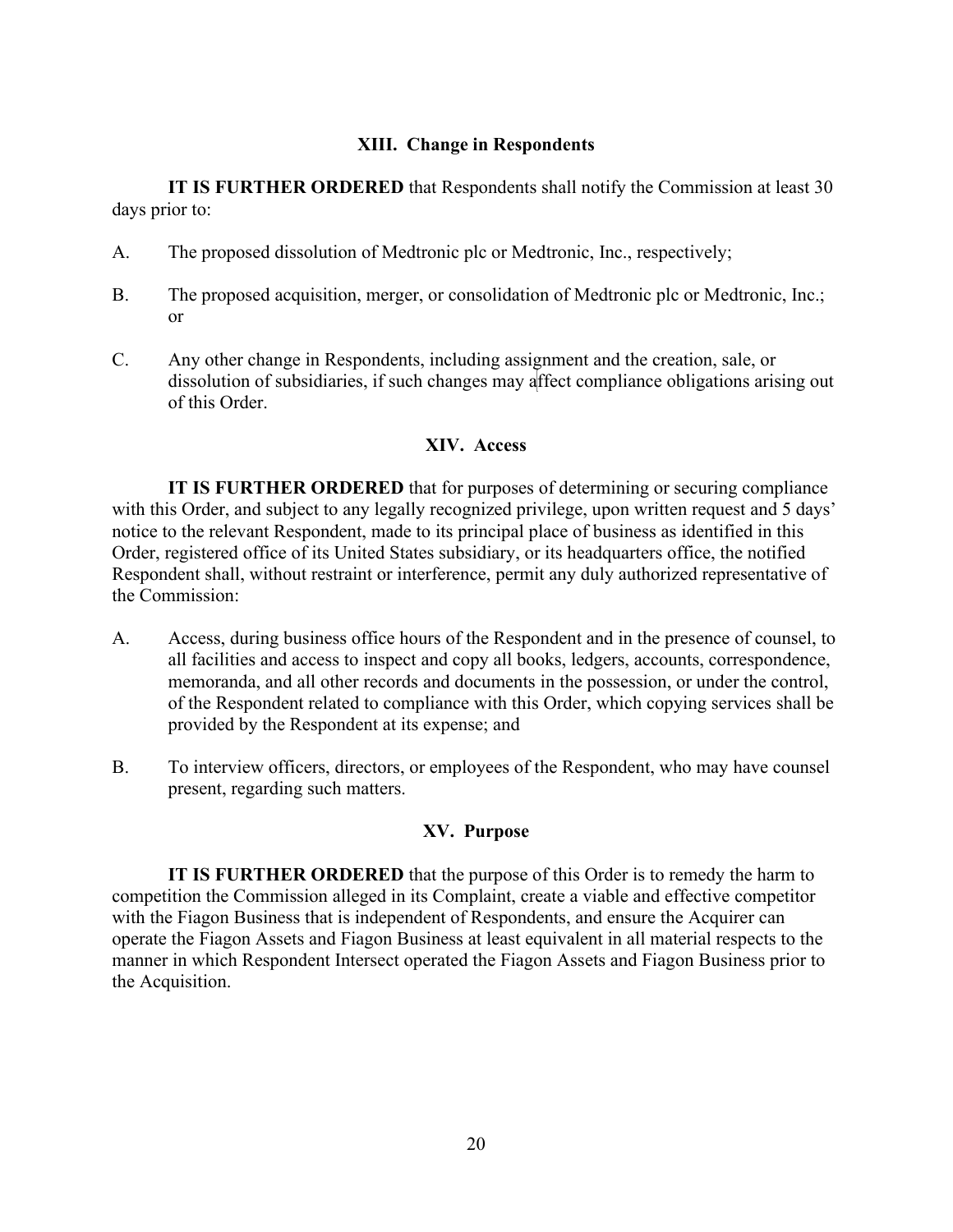#### **XVI. Term**

issued. **IT IS FURTHER ORDERED** that this Order shall terminate 10 years from the date it is

By the Commission.

April J. Tabor **Secretary** 

ISSUED: SEAL: ISSUED: 21